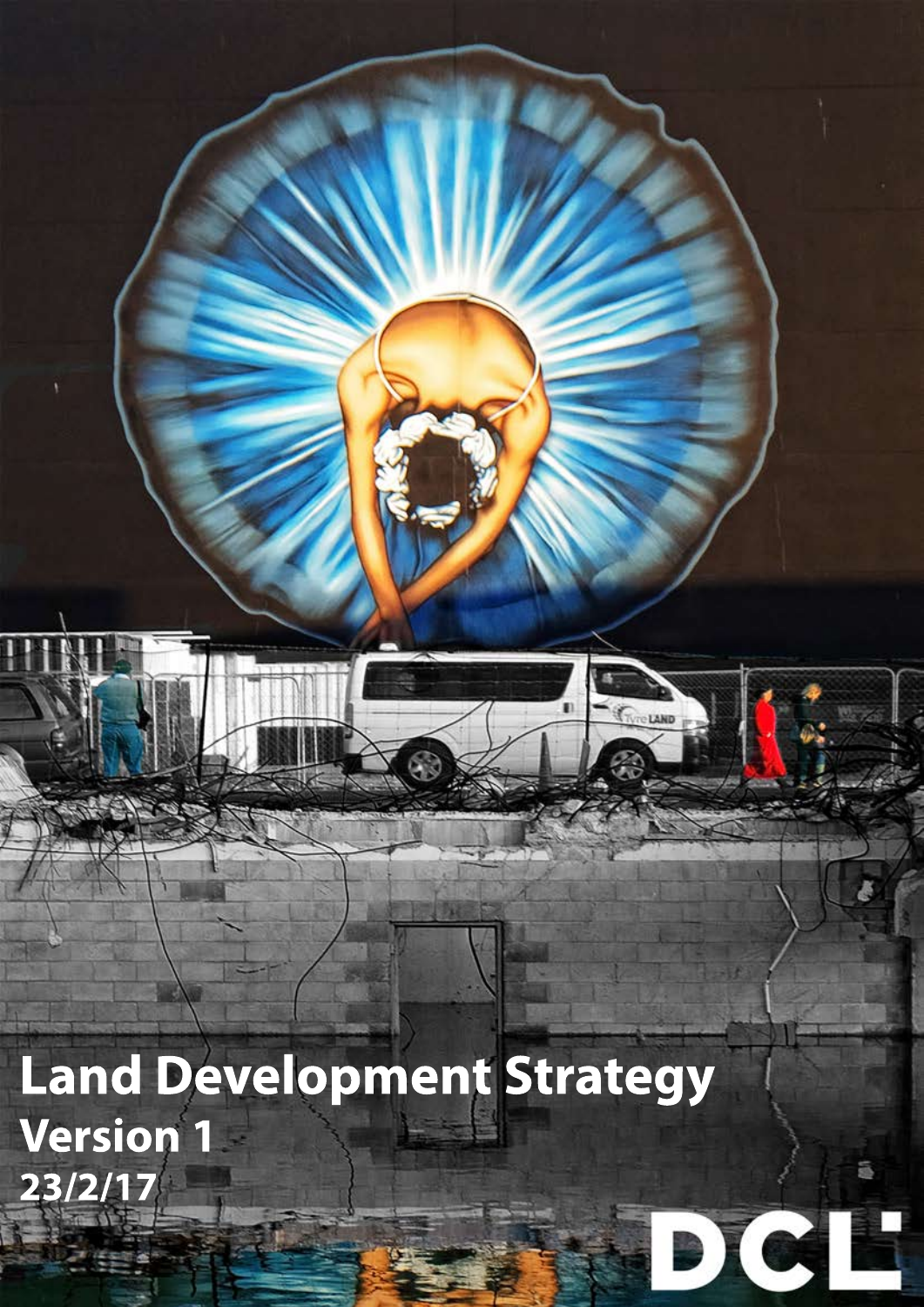# **LAND DEVELOPMENT STRATEGY**

# **CONTENTS**

| $\mathbf 1$    |  |
|----------------|--|
| $\overline{2}$ |  |
| 3              |  |
|                |  |
|                |  |
|                |  |
| 4              |  |
| 5              |  |
| 6              |  |
|                |  |

# **APPENDICES**:

- 1 LAND DEVELOPMENT STRATEGIC FRAMEWORK
- 1A PHASE ONE PROSPECT
- 1B PHASE TWO DUE DILIGENCE AND PRIORITISATION
- 1C PHASE THREE BUSINESS CASE
- 1D PHASE FOUR IMPLEMENTATION
- 1E PHASE FIVE MONITORING
- 1F PUBLICLY OWNED LAND CONSIDERATIONS
- 2 DEVELOPMENT CATEGORIES
- 3 EVALUATION METHODOLOGY & CRITERIA
- 4 QUADRUPLE BOTTOM LINE ASSESSMENT AND TRAFFIC LIGHT REPORT
- 5 PRELIMINARY PROJECT REPORT
- 6 MARKET/PARTNER ENGAGEMENT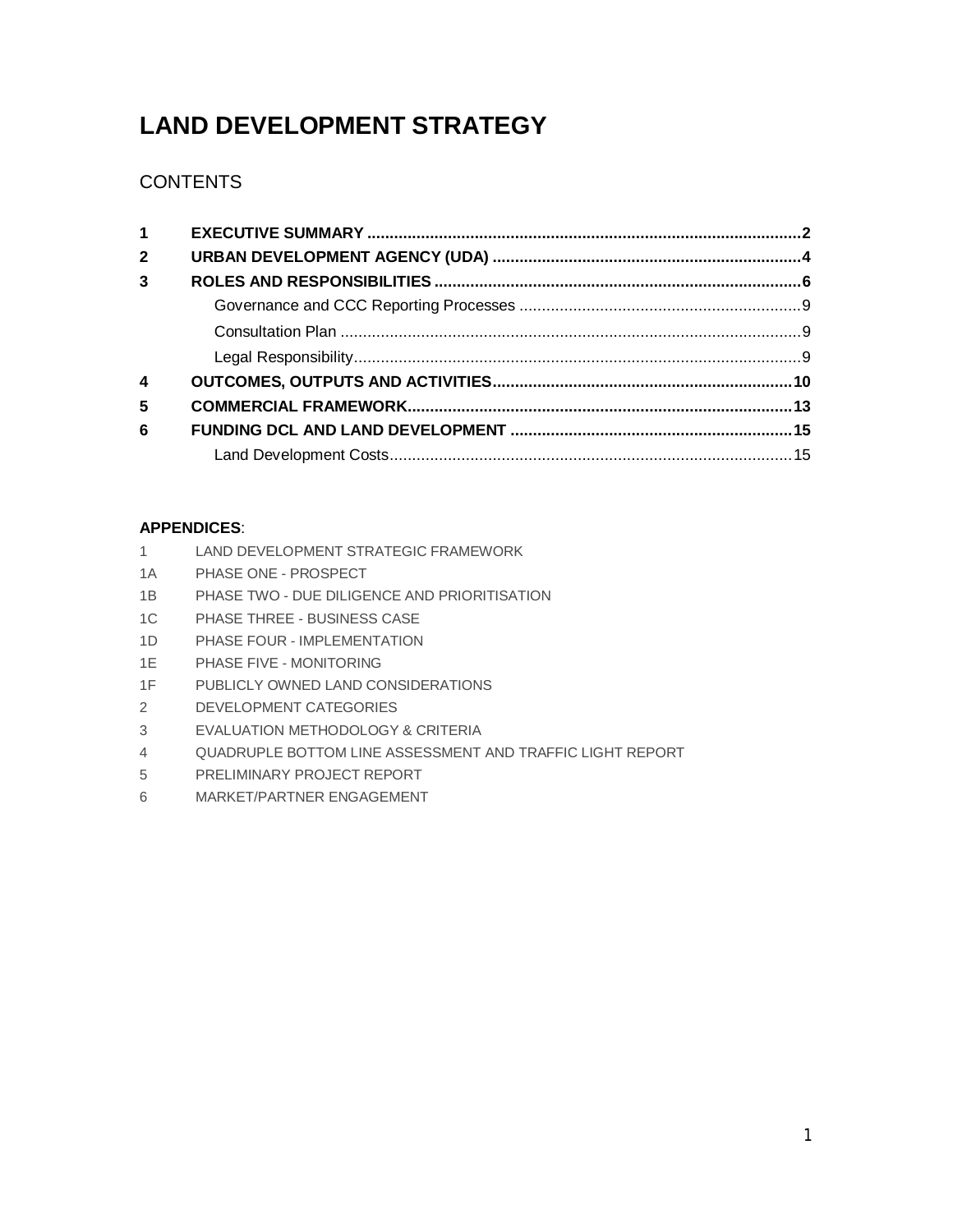# <span id="page-2-0"></span>**1 EXECUTIVE SUMMARY**

# **Purpose of this Document**

Development Christchurch Limited (DCL) was established to become a financially self-sustaining Urban Development Agency (UDA), which plays a key facilitative role in accelerating investment in development and regeneration of the Christchurch built environment.

DCL is Christchurch City Council (CCC's) 'point of entry' for the private, Crown/public and social development community wishing to actively engage in the accelerated regeneration of Christchurch. Its existence provides both a lit path to CCC, and a way for CCC to participate in commercial regeneration opportunities at an arms-length while maintaining the highest standards of probity.

The purpose of this document is to outline the strategy that guides DCL to develop land, it includes:

- positioning DCL as an urban development agency (UDA)
- roles and responsibilities
- outcomes, outputs and activities
- a commercial framework
- . a funding strategy

This document has been development in partnership with the Council's Property team, Legal Services team, and Financial Services team. Their views are provided in section 3. Roles and Responsibilities.

# **Background**

DCL was established in July 2015 following a Council resolution passed in April 2015. (in resolution CNCL/2015/00000).

DCL is a Council Controlled Trading Organisation (CCTO) for the purposes of the Local Government Act 2002.

DCL's core role is to provide the Council with the increased strategic capacity that arises from its commercial focus and commitment to engage effectively with developers, investors, businesses and other stakeholders.

DCL is a UDA whose objective is to accelerate development of the Christchurch built environment to achieve positive social outcomes that lead to a prosperous economy.<sup>[1](#page-2-1)</sup> DCL's objectives align with the Council's and Christchurch City Holdings Limited's (CCHL's) vision for the city through the achievement of the Council's Community Outcomes identified in the Long Term Plan.

DCL's performance targets and measures are set out in its SoI which is prepared annually in accordance with Section 64(1) of the LGA. An annual Letter of Expectations from CCC further articulates areas of focus.

<span id="page-2-1"></span><sup>1</sup> DCL Strategic Plan 2016-2020, created November 2016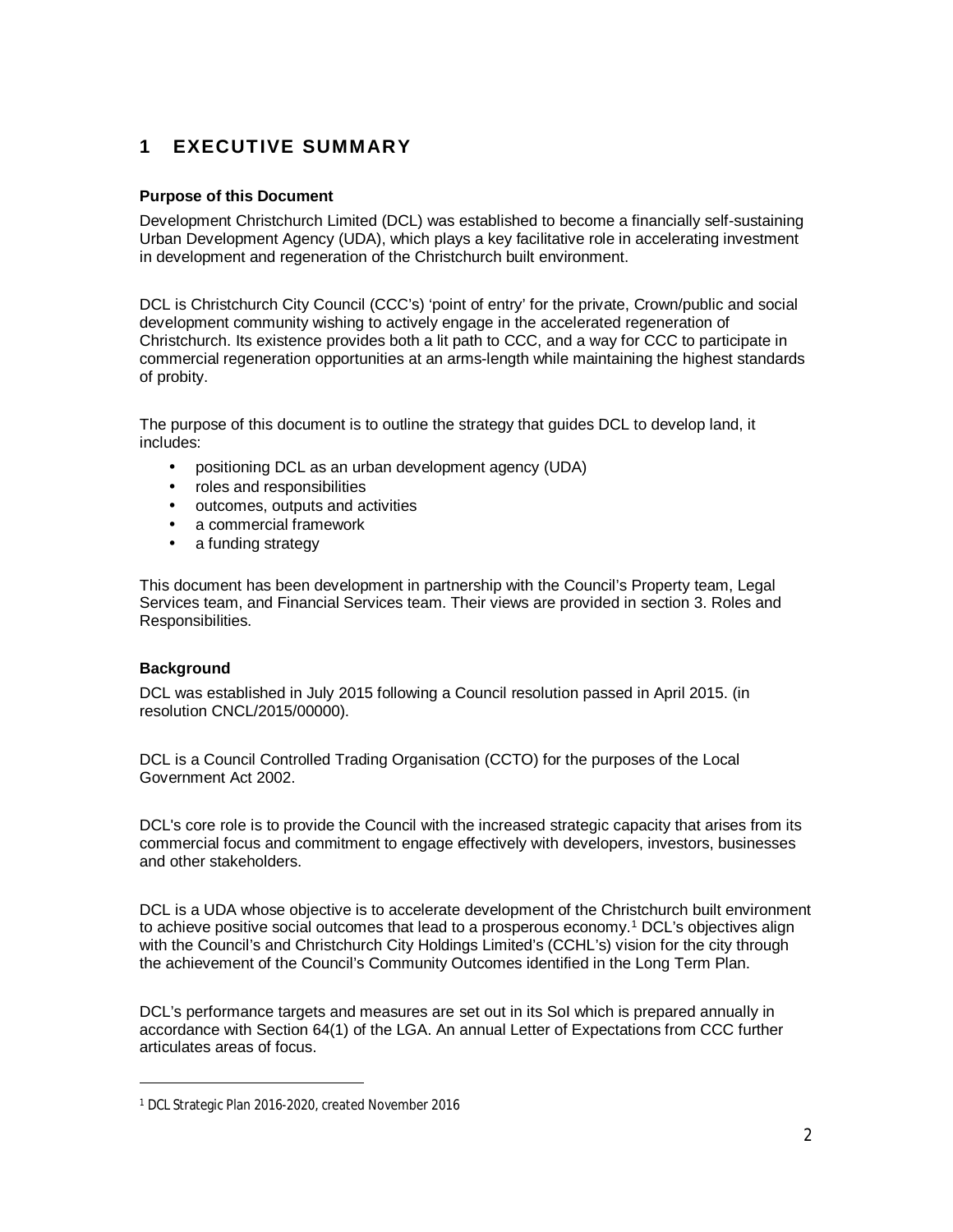#### **CCC, CCHL & DCL**

As a CCTO (Council Controlled Trading Organisation) and subsidiary of CCHL, DCL is in turn owned by the CCC. DCL is governed by an independent board of directors and in operating as a CCTO, DCL has a series of constitutional and governance obligations. With limited resources, DCL must apply high standards of accountability, transparency and fairness as it agrees which projects to be involved in, in what capacity and how best to do so.

The LGA 2002 defined a CCO (Council Controlled Organisation) as an entity in which one or more local authorities control 50% or more of the voting rights or appoint 50% or more of the members of the governing body. A CCO can be a company, trust, partnership, incorporated society, join venture, or other similar profit-sharing arrangement. A CCO that operates a trading undertaking for the purpose of making a profit is referred to as a CCTO. Not-for-profit entities are CCO's. An organisation can be one or the other or both, DCL is both a CCO and CCTO (refer to below diagram).



The way in which it conducts business, and which business it conducts, is guided by its annual Statement of Intent (SoI), legislative requirements, CCC's Long Term Plan (LTP) and Annual Plan, CCC's Strategies and Policies, CCC and Crown regeneration plans, as well as its own constitution.

While deciding to take on an opportunity is the decision of the DCL Board, financial and other triggers are in place to include CCHL and the CCC/Community Boards/community (as appropriate) at the right point in the decision making process in a way which has regard to CCC's various obligations under the Local Government Act 2002 (LGA).

#### **Development Opportunities**

Opportunities arrive at the DCL table from across the gamut of the development community. These range from approaches from individual members of the public, through to responses to Request for Proposals (RFPs) issued by DCL.

DCL's procurement practice takes into count a number of factors such as intellectual property, community sensitivity, commercial prudence and its obligations through its Statement of Intent (SoI) and other governing documents.

To that end, DCL has created a robust and measurable framework for its development management functions that will enable its owners, key stakeholders, businesses and the wider community to have confidence in DCL's decision making.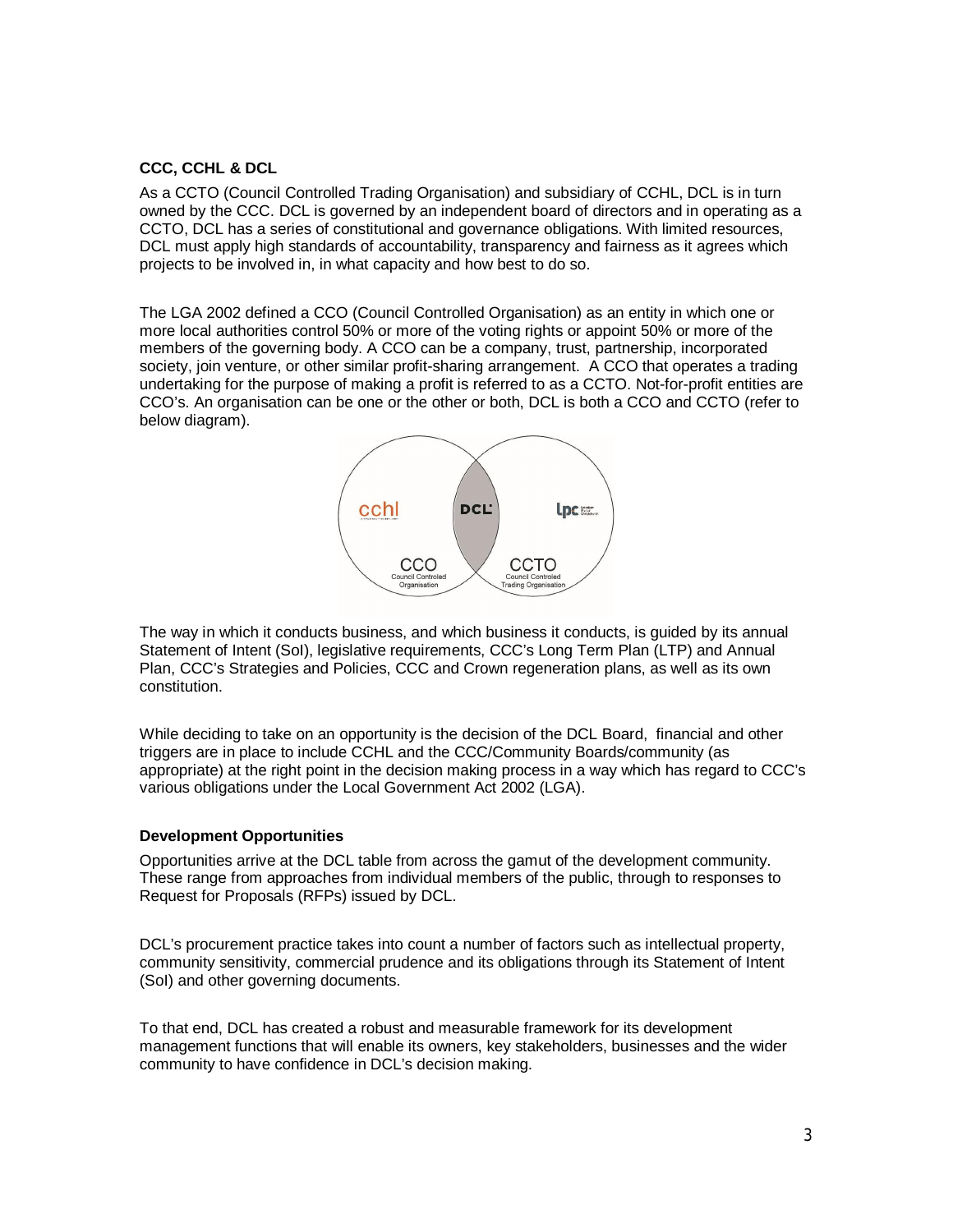Refer to Appendix 1 for further detail regarding the evaluation process applied to a development opportunity.

# **Funding Land Development and Capitalisation of DCL**

DCL's objective is for it to be sustainable, effective, and add value to CCC and the community. The intention is for DCL to become financially self-sufficient after five years, with its reinvestment strategy initially supplementing and then replacing its funding from CCHL through returns from regeneration projects.

DCL's returns will be able to be measured financially as well as holistically, against how they contribute to advancing CCC's overarching Community Outcomes as identified in the LTP. Economic, commercial, social, community, governance and environmental outcomes are all relevant for DCL across the broader suite of its activities.

In order to fund initial land development costs, a \$5m development fund can either be provided by Council (rates impact of 1%) or via a CCHL line of credit. In order to ensure there is no burden on the ratepayer, DCL is seeking a line of credit from CCHL.

At this time, it is envisioned that DCL will partner with private sector developers to provide construction capital.

# <span id="page-4-0"></span>**2 URBAN DEVELOPMENT AGENCY (UDA)**

DCL is a UDA whose objective is to accelerate development of the Christchurch built environment to achieve positive social outcomes that lead to a prosperous economy.<sup>[2](#page-4-1)</sup>

DCL is designed to meet the needs of the post-earthquake environment in Christchurch and to work in partnership with other agencies, including the social sector, to act as a regeneration agency not just for built form projects but also for human and social capital. As an active networker, a core role for DCL is to establish credible mechanisms that enable early engagement, effective advocacy and strong working partnerships with private sector, not-for-profit and community groups active in areas of development interest to DCL.

UDAs are used around the world and the scope of their activities varies according to the local market conditions and local political structure. Their common objectives are to overcome development barriers such as land fragmentation and urban decay which are not generally dealt with by the market alone. In such cases, UDAs intervene to remove the barriers and allow desirable development to occur. Because it would be neither possible nor desirable to be involved in all development UDAs tend to focus on projects and sites of strategic importance which have 'catalyst' effects to the local property market and community.

# **DCL's Position in the Property Development Landscape**

As a UDA, DCL acts as a bridge between the private and public sector with the purpose to catalyse social and economic development. Whilst the private developer typically seek primarily financial or commercial returns, the public sector is typically motivated by social returns. DCL is

<span id="page-4-1"></span><sup>2</sup> DCL Strategic Plan 2016-2020, created November 2016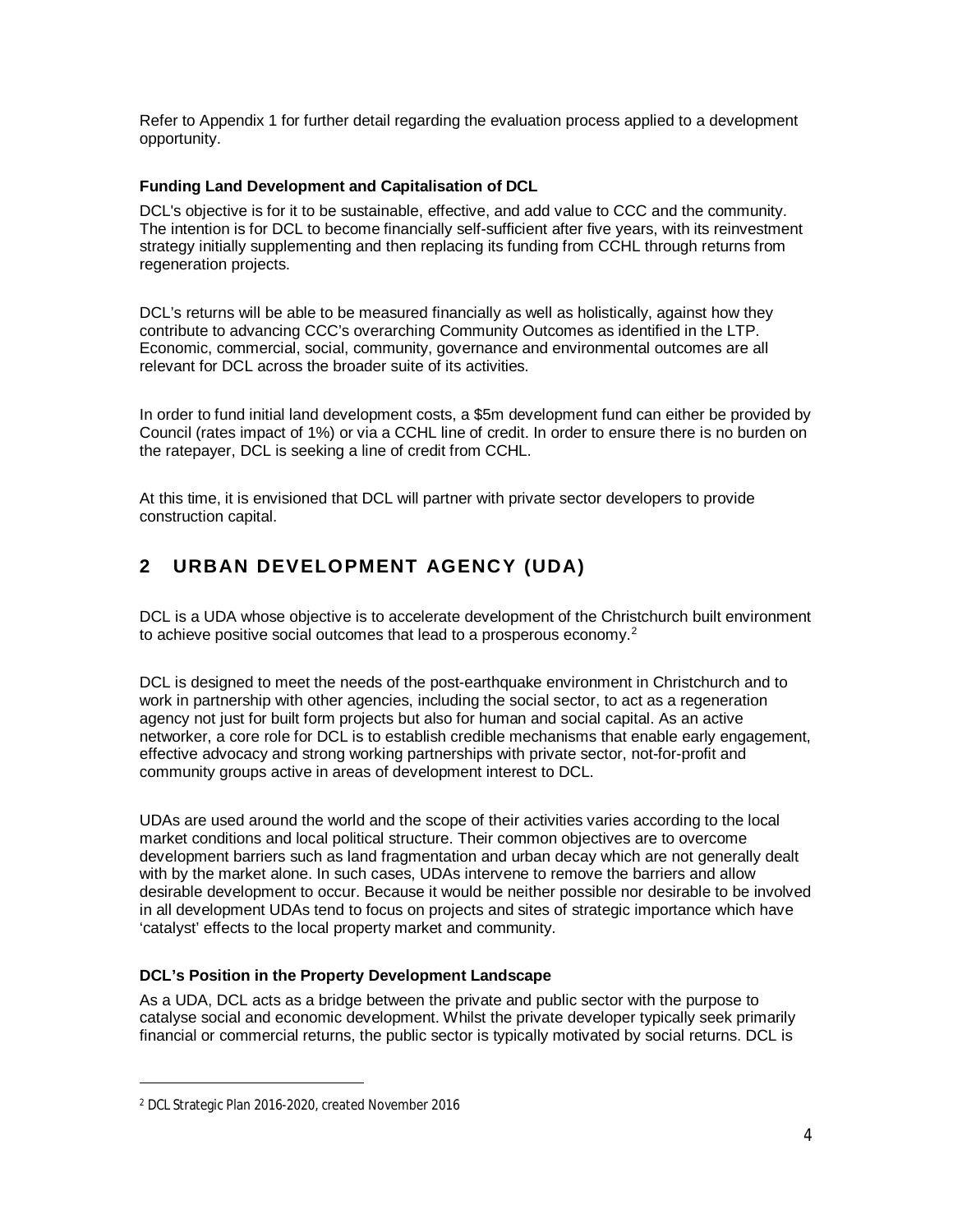positioned to operate and balance both social and economic returns, as described in the table below:

| <b>Key Considerations</b> | <b>Public Sector</b> | <b>Development Christchurch</b><br><b>Limited (UDA)</b> | <b>Private Sector</b> |      |
|---------------------------|----------------------|---------------------------------------------------------|-----------------------|------|
| Social                    | High                 |                                                         |                       | Low  |
| Financial                 | Medium               |                                                         |                       | High |
| Consultation              | High                 |                                                         |                       | Low  |
| Private Investment        | Low                  |                                                         |                       | High |

The success of a DCL project will be evaluated using a quadruple bottom line system, looking at commercial/financial, social, environmental and cultural outcomes. Refer to Appendix 3: Evaluation Methodology & Criteria for further detail on a project evaluation.

The characteristics of opportunities undertaken by the public and private sectors may stem from different motivations, but they often share overlapping interest which may be more easily achieved with the assistance of a UDA. The following table illustrates where DCL is positioned in the property development landscape relative to the private and public sector.

| <b>PUBLIC</b>                                                                                                                  | <b>PROPERTY DEVELOPMENT</b>                                                                                                                                                                 | <b>PRIVATE</b>                                                                                                                           |
|--------------------------------------------------------------------------------------------------------------------------------|---------------------------------------------------------------------------------------------------------------------------------------------------------------------------------------------|------------------------------------------------------------------------------------------------------------------------------------------|
| <b>CCC Property</b><br>& Planning Team                                                                                         | DCL'-                                                                                                                                                                                       | Property<br><b>Developers</b>                                                                                                            |
| <b>Motivations for projects</b>                                                                                                |                                                                                                                                                                                             |                                                                                                                                          |
| · Identified community need                                                                                                    | • Catalyst for economic and social<br>development<br>• Bridge public and private sectors                                                                                                    | • Market driven development<br>• High financial return                                                                                   |
| <b>Characteristics of projects</b>                                                                                             |                                                                                                                                                                                             |                                                                                                                                          |
| . High social value/return<br>. Low financial value/return<br>. High community consultation<br>• Low private sector investment | . Balance social and financial value/return<br>• Low to medium community consultation<br>• Medium to high private sector<br>investment                                                      | • Low to medium social value/return<br>· High financial value/return<br>• Low community consultation<br>• High private sector investment |
| <b>Types of projects</b>                                                                                                       |                                                                                                                                                                                             |                                                                                                                                          |
| • Community assets owned and<br>opperated by CCC                                                                               | • Partnership through identified<br>opportunities:<br>- DCL actively seeks opportunity<br>- Private sector<br>$-CCC$<br>- Other government agencies<br>- Community groups<br>- Third sector | · Privately owned                                                                                                                        |
| e.g. parks, community centres, libraries,<br>swimming pools, waste, water, community<br>housing, halls                         | e.g. Christchurch Adeventure Park,<br>Peterborough Quarter, Hot Salt Water<br>Pools                                                                                                         | e.g. commercial, residential and industrial<br>developments                                                                              |

Development projects range from high to low community interest and high to low private sector interest. DCL's projects will often sit in the medium to high community and private sector interest, as is shown in the diagram below.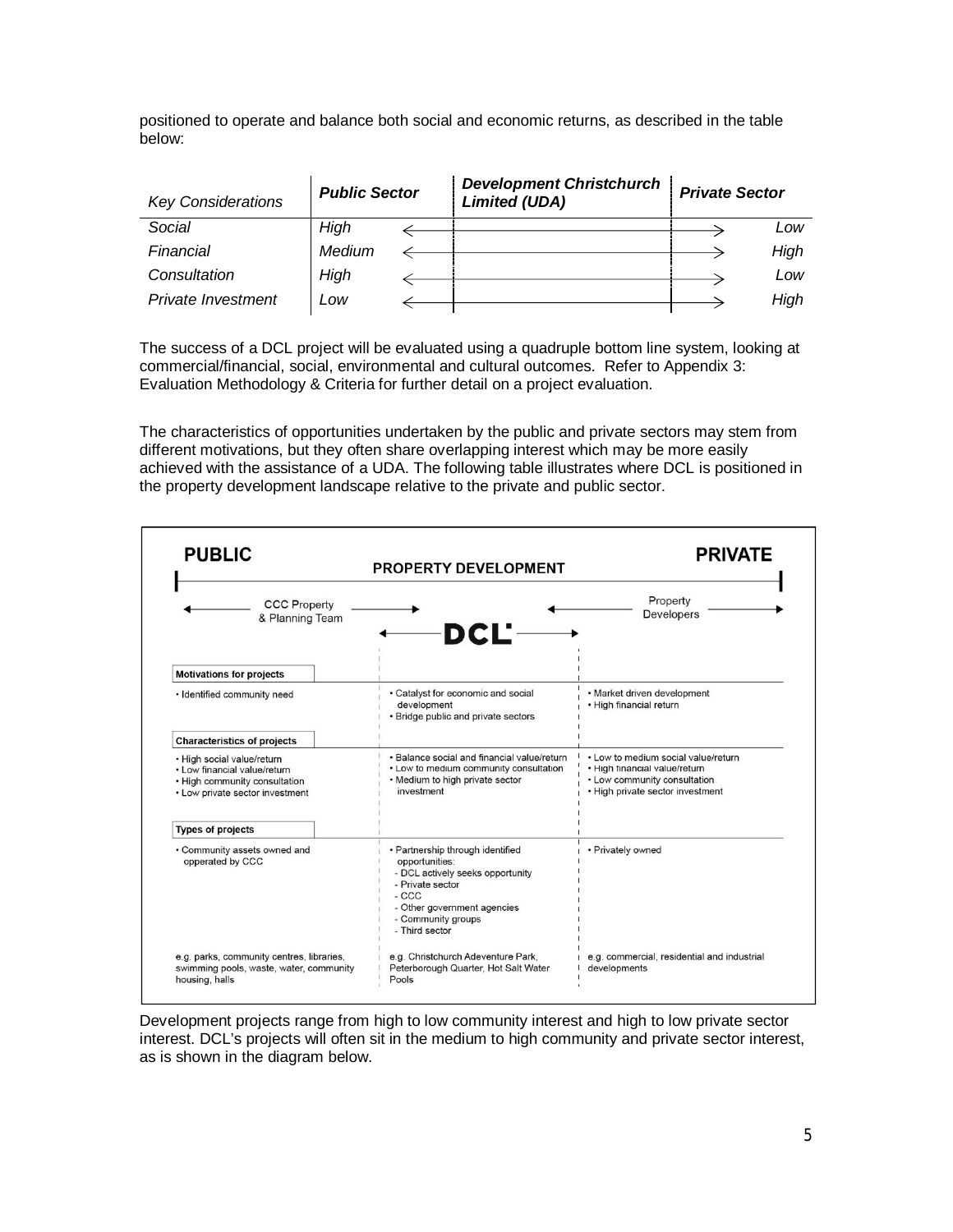

# <span id="page-6-0"></span>**3 ROLES AND RESPONSIBILITIES**

DCL's core role is to provide CCHL and CCC with the increased strategic capacity that arises from its commercial focus and commitment to engage effectively with developers, investors, businesses and other stakeholders<sup>[3.](#page-6-1)</sup> This includes activities such as providing strategic advice to CCC and other public agencies; engagement and investor relations, and development management which are dealt with in more detail in section 4 of this document.

DCL has been established to be Christchurch's trusted and independent UDA. This is intended to safeguard the commercial sensitivity of opportunities, provide appropriate and certain process for engagement with opportunities, and to build and maintain the trust of participants in regeneration opportunities.

DCL has the potential to play a number of different roles within development projects, including:

- Enabling (making land investment ready, unlocking land status, providing higher-order ä, consents, amalgamation of titles, etc.)
- De-risking (land remediation, building demolition, upgrading infrastructure, etc.) ä,
- Promoter of the opportunity within Christchurch and beyond

<span id="page-6-1"></span><sup>3</sup> DCL Statement of Intent FY 2017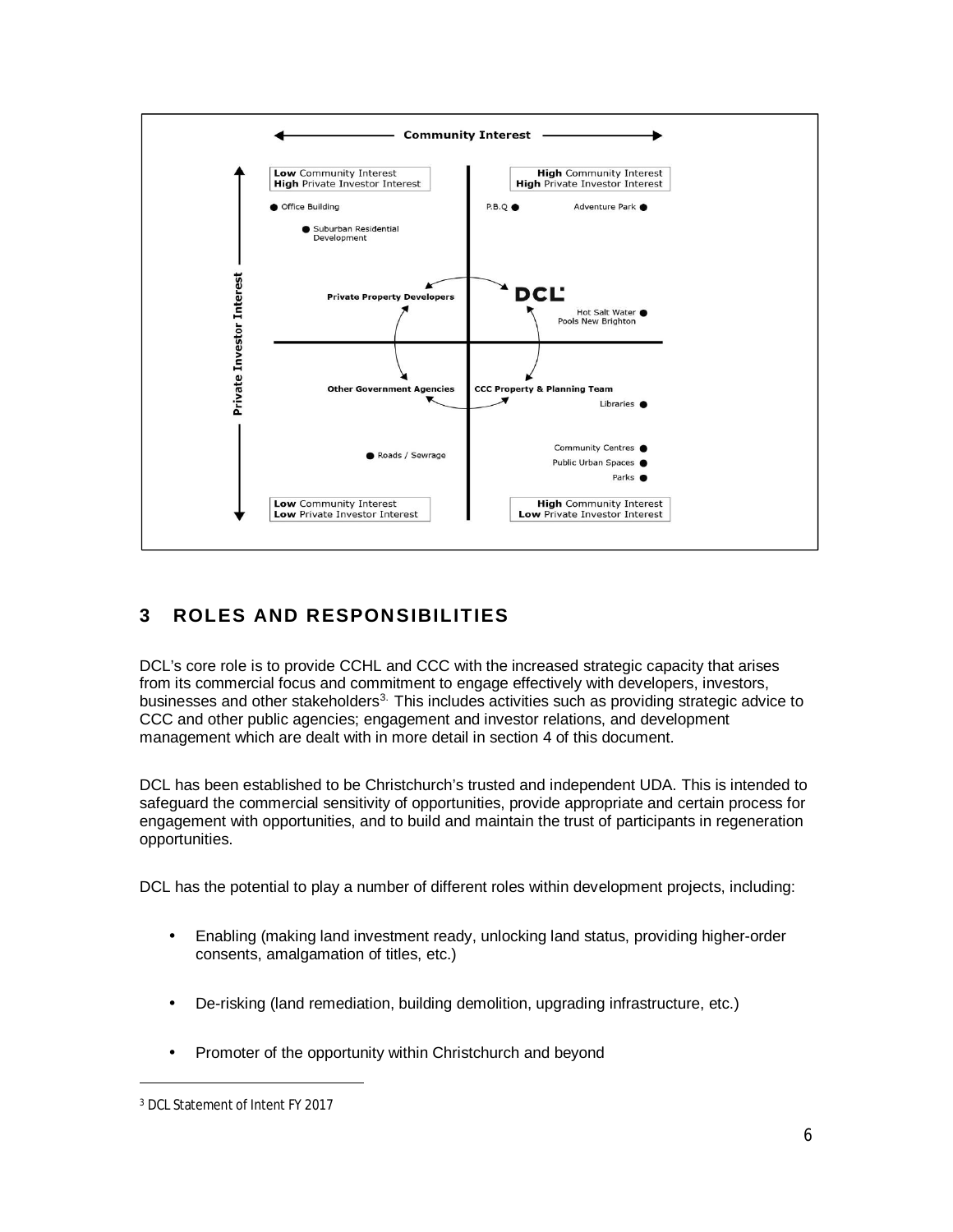- Advocate of the opportunity to attract other participants or funding to the opportunity
- Joint Venture participant
- Underwriting
- Developer  $\overline{a}$
- Land owner and leasing back
- Facilitating
- Acquiring (strategic purchase of neighbouring land or land within masterplan area or ä, growth locations, etc.)
- Disposal  $\blacksquare$

As well as considering whether or not to pursue an opportunity, DCL will also identify the role it seeks to play within the project to ensure that the opportunity:

- Aligns with CCC's objectives
- Delivers on intended outcomes
- Provides value for money
- Matches DCL's risk profile
- Is within DCL's involvement capacity
- Enables regeneration to occur

#### **Managing Risk**

DCL's role in a project could range from development advocacy, through to being a participant in a development as set out in the table below. Each of the roles carries a different risk profile, and it is the role of the DCL Board to ensure not just that projects are appropriate from a commercial perspective, but that the relevant considerations have been given to the development risk, and that any necessary consultation/higher order decision making is occurring.

Given DCL is a CCTO, there are judgement elements which will be necessary for even the lower order risk functions, as well as being mindful of community and CCC expectations plays a large part in DCL's decision making.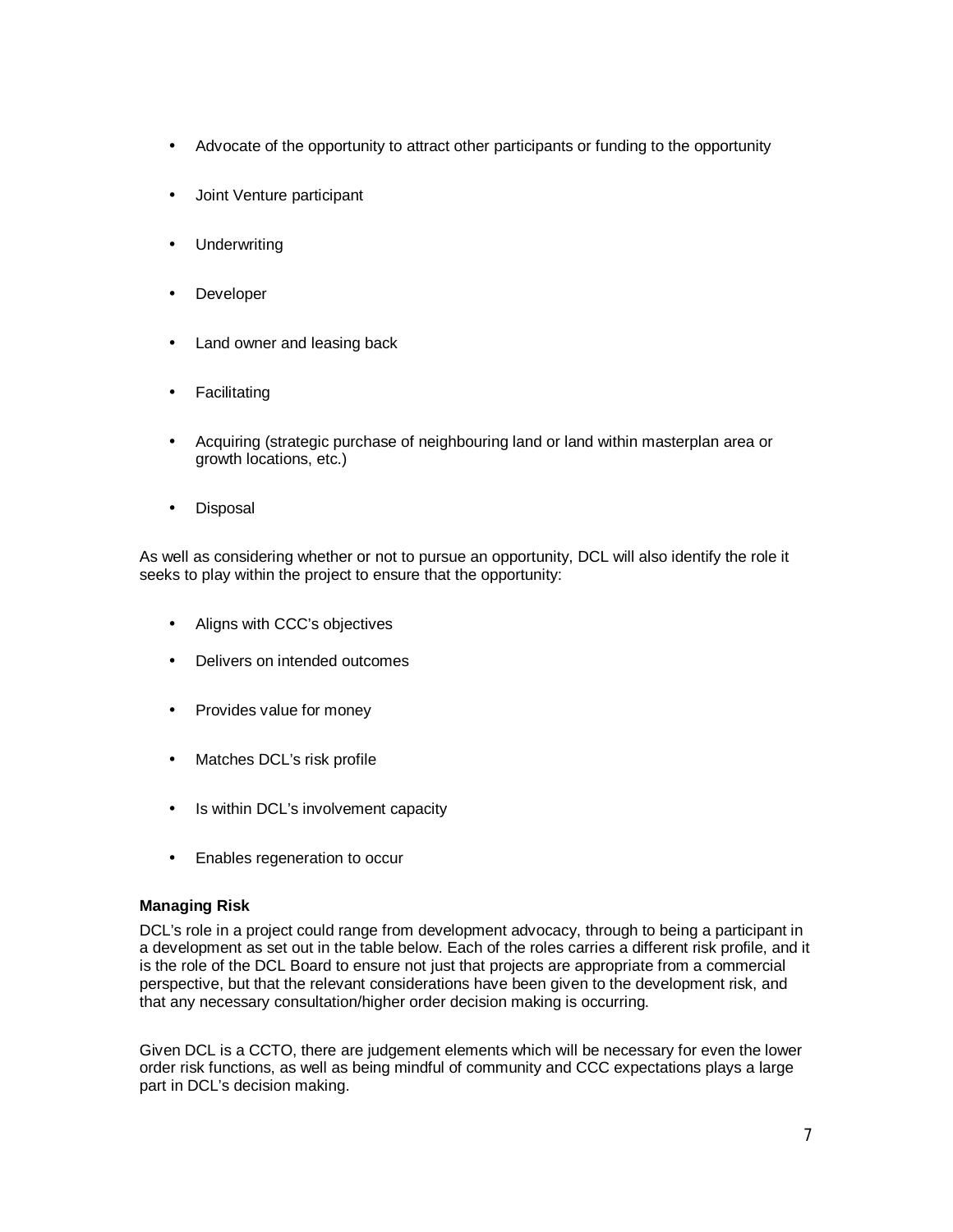| <b>LOW RISK</b>                                   |
|---------------------------------------------------|
| DEVELOPMENT ADVOCACY                              |
| PROPERTY MANAGEMENT AND DISPOSAL                  |
| PACKAGING AND MARKETING DEVELOPMENT OPPORTUNITIES |
| PROCURING AND MANAGING DEVELOPMENT PARTNERS       |
| ACQUIRING AND ASSEMBLING DEVELOPMENT PARCELS      |
| DIRECTLY UNDERTAKING DEVELOPMENT                  |
| <b>HIGH RISK</b>                                  |

DCL's management team and officers have the following roles:

- Facilitation, for example by way of introduction, higher order consenting, land aggregation, - to coordinate the connection between stakeholders and the CCC,
- Advisory, to the DCL Board, CCHL, CCC, and other public agencies [4](#page-8-0)as is relevant,
- Analysis, both by way of business cases for individual and strategic opportunities and the wider development market,
- Advocacy, on behalf of an opportunity or a way for CCC to participate in getting things done; seeking out catalyst projects and spearheading them,
- Promotion, using appropriate communication channels to actively advise stakeholders of ä, the services DCL offers,
- Networking, to make and maintain connections and build confidence in DCL's property development strategies and abilities,
- Connection, of people, projects and concepts,
- Value identification, looking at the CCC asset portfolio to identify where opportunities for regeneration might lie and how to give effect to them, and
- Key project leadership, at a level that is appropriate for the nature and scale of each l, project.

The Board of DCL is responsible for approving the master-plans, concept/detail designs and respective Sale & Purchase or Development Agreements for each site.

CCHL is charged with the overarching governance of DCL, and at a governance level, CCHL is the primary point of contact between DCL and CCC, although governance engagement with CCC

<span id="page-8-0"></span><sup>4</sup> Soi 2017 p3 strategic advice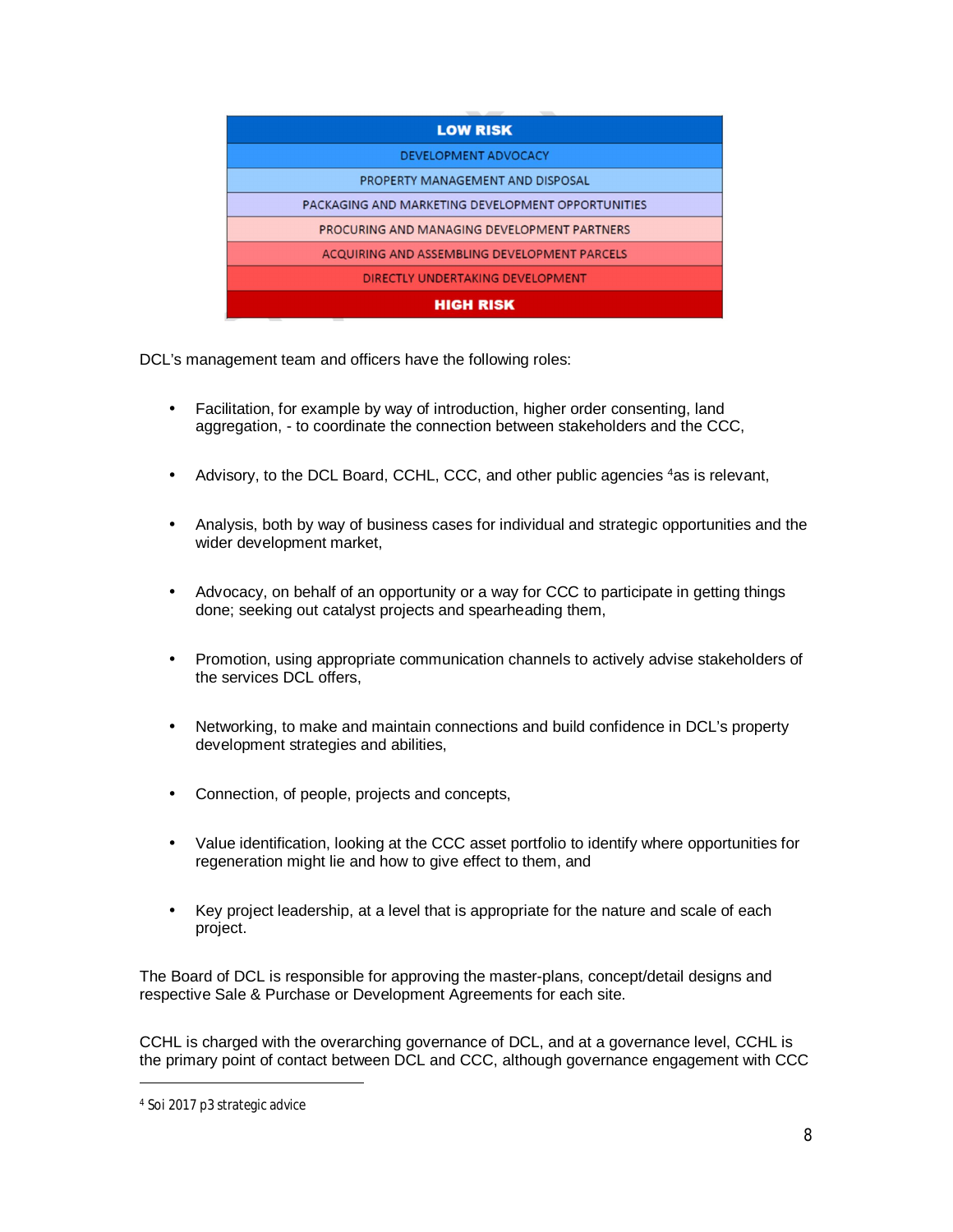does occur at agreed points. At a staff level, officers of CCC and DCL will have regular engagement as will officers of CCHL.

CCC's role is to sign off on land or issues which can be transferred into DCL's care having regard to its obligations under the LGA, Public Works Act 1981 (PWA), Reserves Act 1977, and the Ngai Tahu Claims Settlement Act 1998, and maintain the appropriate level of oversight through its reporting structures.

#### <span id="page-9-0"></span>**Governance and CCC Reporting Processes**

For DCL to be able to be efficient, effective and proactive in the actions it takes, it is important that there is a clear and certain set of parameters around what activities it will be undertaking, when and by whom they need to be signed off.

DCL is in the process of developing a Service Level Agreement (SLA) which sets out its reporting processes. This SLA is being developed collaboratively with CCC officers, and once a draft is prepared it will be discussed with CCHL and CCC before a final version is agreed.

In the absence of the SLA, it is intended that the reporting processes set out at Appendix 1 and Appendix 4 will be followed. This document will be updated to reflect changes to the process which arise from the adoption of the SLA.

# <span id="page-9-1"></span>**Consultation Plan**

Alongside the evaluation process of each opportunity, DCL will develop a bespoke consultation plan in alignment with the LGA 2002 section 78-82 Principles of Consultation. The purpose of this plan is twofold – firstly, to deliver excellent community engagement. Secondly, to consider whether it is appropriate to design an integrated consultation plan which includes all necessary resolutions of CCC, community board, and other stakeholders as required. Such plans will be developed in line with a set of values which include the following key principles:

- Timely consultation
- Consultation with relevant stakeholders
- Consultation in a manner which is appropriate for the nature of the project
- Streamlined and efficient consultation design

# <span id="page-9-2"></span>**Legal Responsibility**

The following were items discussed and guidance provide from CCHL, the Council's Property team, Legal Services team, and Financial Services team.

CCC's Net Debt: The CCC group's net debt position is not impacted if assets are transferred to DCL if it is funded by the CCC group (CCC or CCHL). The specific circumstances would need to be considered if non-group funding is used by typically it would be un-changed.

Offer-back provisions and Intergroup transfers: Section 40 requires the Council (with some exceptions), when disposing of land no longer required for a public work, to first offer the land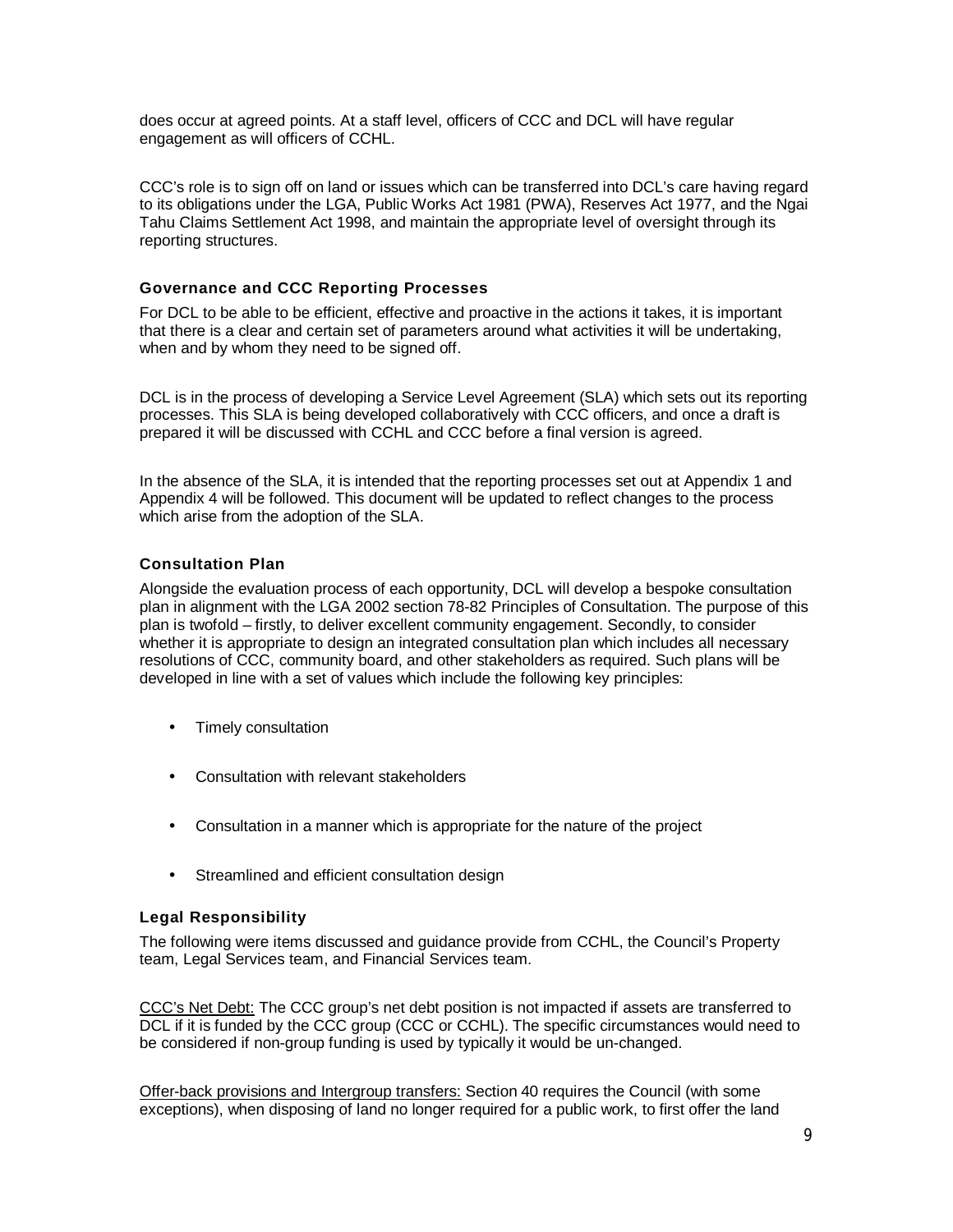back to the person from whom it was acquired, or that person's successor. Clause 2 of Schedule 9 of the LGA 2002 provides that nothing in the ss 40 and 42 of the Public Work Act applies to transfers of land from the Council to DCL, but that those sections apply to that land as if DCL was the Council and the land had not been transferred to DCL. This means that if DCL wished to dispose of the land then it would have to offer the land back to the person from whom it was first acquired by the Council, or that person's successor, before it could do so.

Special Consultative Processes: The requirement for a Special Consultative Process only applies to land described in the Council's Significance Policy as a 'Strategic Asset'. However, any Council decision to dispose of any land to DCL which is not a "Strategic Asset" will involve consideration of the followings:

- Section 78 LGA 2002 Council must consider the views and preference of persons likely to be affected by, or who have an interest in, the matter. This could involve a need to consult.
- Section 138 LGA 2002 If the land is a "park" (defined as any land acquired or used principally for community, recreational, environmental, cultural, or spiritual purposes) the Council must first consult on the proposed transfer.

First Rights of Refusal: Ngāi Tahu's right of first refusal only applies to land disposed of by the Crown, and is not triggered by an inter-group transfer of land.

# <span id="page-10-0"></span>**4 OUT COMES, OUTPUTS AND ACTIVITIES**

As Christchurch's UDA, DCL will support the CCC's Community Outcomes identified in the Long Term Plan (LTP) through delivering successful development, investment and regeneration plans.

DCL's work will contribute to:

- Christchurch being a vibrant, competitive and attractive city, which has higher levels of public participation across a range of opportunities, including social and community investment which therefore drives economic growth.
- Greater convergence of opportunity and outcomes across all of Christchurch by promoting equal levels of service, amenity, access to transport and employment opportunities as well as availability and quality of housing stock in areas more severely affected by the earthquakes and post-earthquake environment.
- Increased productivity and incomes from a more spatially efficient and consolidated central city.

The outputs DCL will provide are:

- Strategic advice, as required, to CCC and other public agencies on matters relating to the leadership of urban regeneration outcomes and engagement with key stakeholders.
- Commercial advice, as required, to the Council in regard to the procurement and commercial strategies that form part of the delivery of major capital projects, with a particular focus on attracting private sector investment.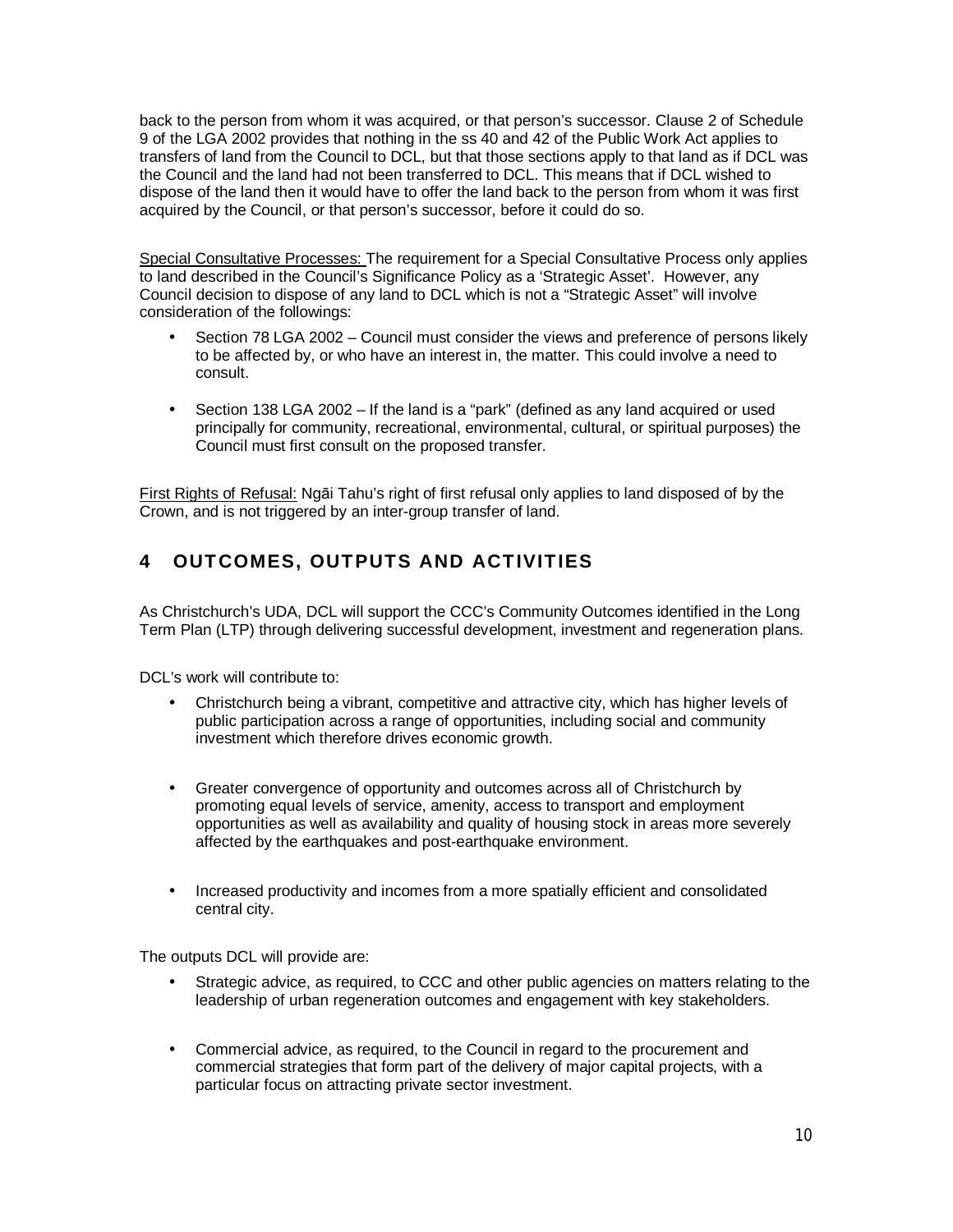- Advice on how to advance the CCC 's strategic objectives in taking a pro-active approach to development through the use of CCC-owned land and other non-financial levers.
- Development of a commercial strategy that supports the implementation of suburban master-plans and attracts private sector and community-based investment.
- Seek, on behalf of CCHL and CCC, development opportunities that have the potential to enhance the economic well-being of the City and in doing so deliver a return that balances financial and public good outcomes.
- Be a clear and stable entry point for public, private and social capital providers through the development of an 'investor ready city' strategy.
- Establishment of credible mechanisms that enable early engagement, effective advocacy and strong working partnerships with private sector, not-for-profit and community groups active in areas of development interest to DCL.
- Assistance to Regenerate Christchurch and CCC in promoting the 'shared value' benefits that arise from successful regeneration activities.

Throughout, DCL will:

- Ensure that the organisation has key policies, processes, systems and people in place.
- Continue developing a sustainable financial model to support its operations on an ongoing basis, which will include an increased level of support from CCHL.
- Ensure that best practice governance, assurance and financial practises are applied to its operations.
- Develop strong working relationships with CCC and related entities, CCHL and its subsidiaries, Regenerate Christchurch and Ōtākaro Limited in undertaking activities directed at attaining the enhanced well-being of the City.
- Further progress the priority projects allocated to DCL.

DCL will be involved in opportunities both within the public and private sectors, through activities, such as:

- Proactively seeking opportunities within all sectors
- Analysis of opportunities referred from CCC
- Analysis of opportunities referred from other Crown/government agencies
- Analysis of opportunities referred by the private sector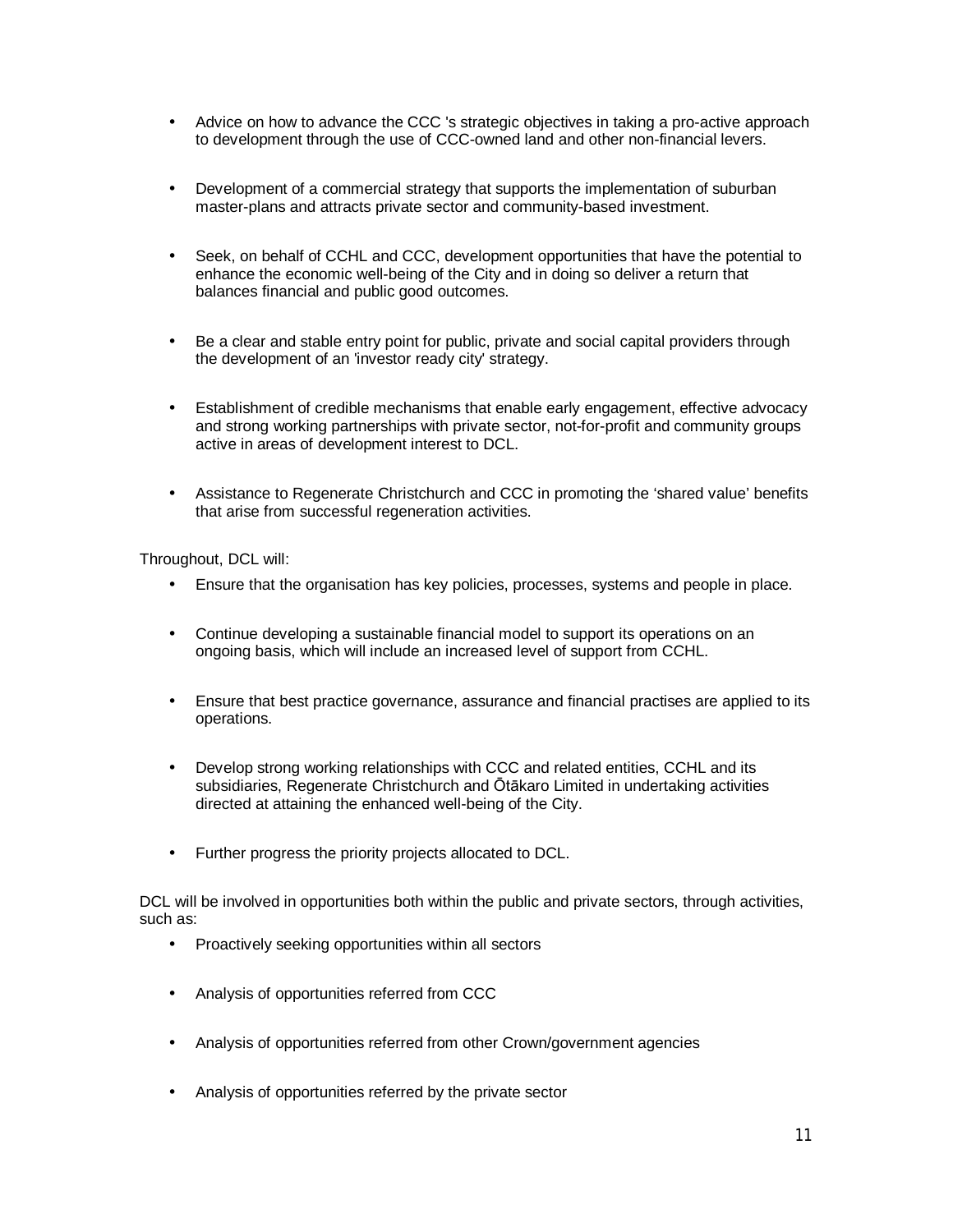- Analysis of opportunities referred by third sector/non-profit/community groups
- Analysis of CCC properties which are no longer held for the purpose for which they were intended
- Analysis of land identified for regeneration by Regenerate Christchurch

Each year, having reviewed the Letter of Expectations sent from the shareholder, DCL's SoI sets out activities which DCL is to undertake that year as well as the general activities which are to be undertaken on an ongoing basis. These include:

- Strategic advice (providing a quadruple bottom line perspective to CCC/CCHL on regeneration initiatives which is, in particular, informed by its commercial acumen),
- Commercial advice regarding procurement and commercial strategies vis a vis the delivery of major capital projects, focussing especially on attracting private sector involvement,
- Proactively exploring the use of CCC land and other non-financial levers to advance CCC's strategic objectives,
- Actively monitoring and anticipating CCC's annual and long term planning timetables, and engaging with CCC officers to maximum effect and efficiency,
- Support the implementation of suburban master plans by developing a commercial strategy which attracts private and community based investment,
- Look to partner with the private/community sectors for development opportunities which meet DCL's strategic outcomes,
- Become the inviting open door to financial and social capital providers through the development of an "investor ready city" strategy, and
- Creating investment ready land by means of amalgamation, pre-development activity, and higher order consents.

A range of development management activities will be undertaken by DCL, the nature and scope of which and how they fit with public and private partners needs to be clearly delineated for each individual opportunity. Such activities include but are not limited to:

- Options analysis
- Identifying, assessing and securing development opportunities
- Strategic land acquisitions and amalgamation of titles
- Due Diligence
- Negotiations of land acquisition and disposal, partnership agreements etc.
- Market research and demand analysis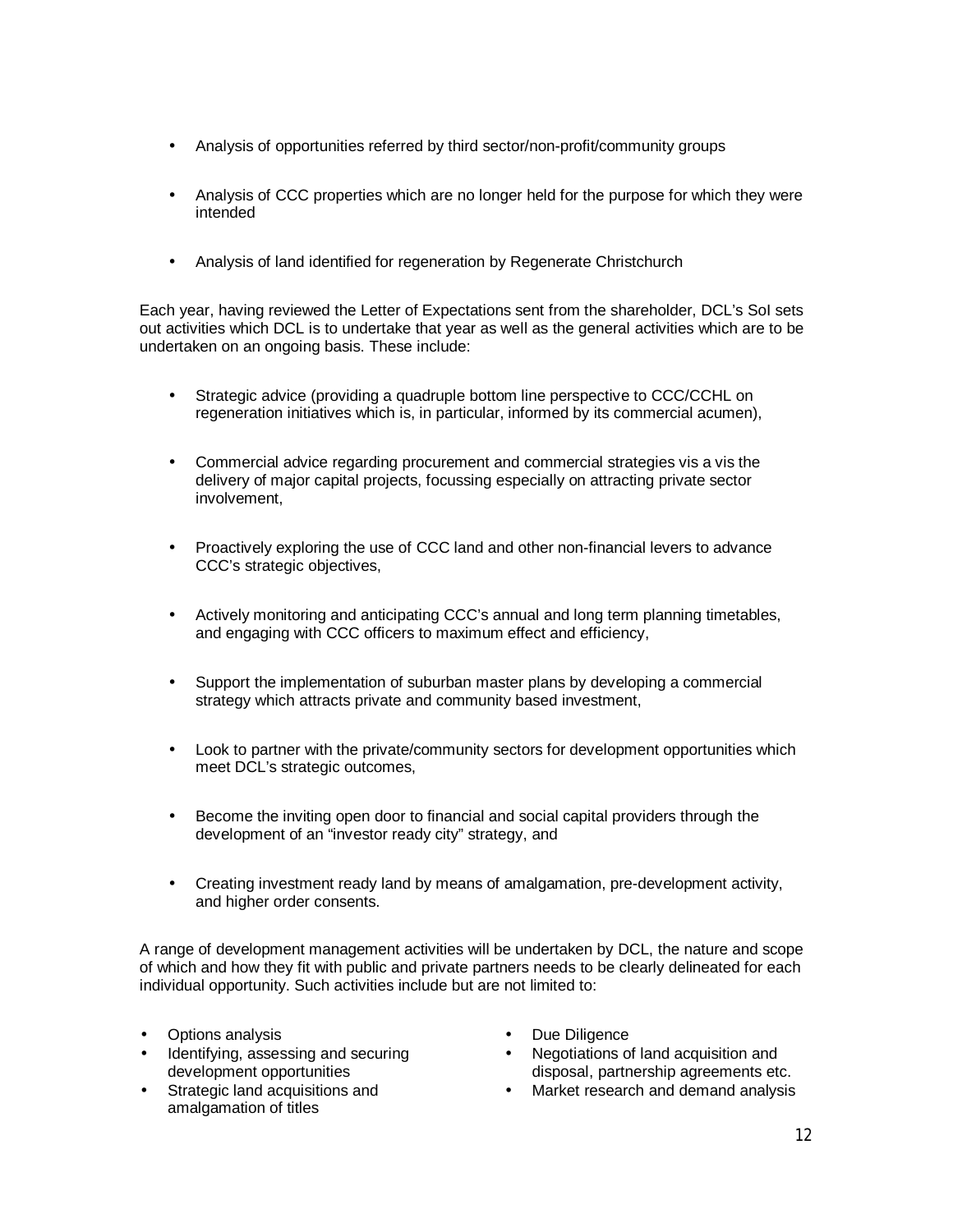- Assessing road blocks to development and developing strategies to overcome these
- Master planning and concept development
- Development options assessment
- Development peer review
- Strategic development advice
- Advising on best practice
- Financial modelling of development options
- Project charter, plan and programme establishment
- Analysis of optimal project structure and DCL's role
- Procurement of qualified development partners
- Stakeholder management and community engagement
- Consultant selection and management of multidisciplinary teams
- Marketing, public relations and brand development

# <span id="page-13-0"></span>**5 COMMERCIAL FRAMEWORK**

- Strategic marketing and positioning
- Negotiation of sales, leasing and heads of terms
- Design management
- Risk Management
- Assessment of required Resource Management and other necessary approvals development of consent strategy and management of necessary consents through the appropriate process
- Development Agreement negotiations
- Procurement management and tender evaluation
- Monitoring construction delivery
- Establishment of project governance structure and reporting regime
- Managing development partner relationships
- Collaboration with CCC entities and other Crown/government agencies

It is vital that DCL's selection of development partners is viewed as fair, consistent, transparent and clearly meets the highest probity standards. Given the level of public scrutiny to be anticipated, this is not simply good business practice, but is essential for a CCTO.

Selection of partners can be achieved through a range of options. The option chosen should fit the scale and significance of the project. Options can include:

- Open or closed 'tender'
- **Direct**
- Pre-qualified panel
- Register

In selecting the appropriate method of development partner procurement, DCL will:

- Remain Flexible to cope with a range of projects
- Recognise industry expertise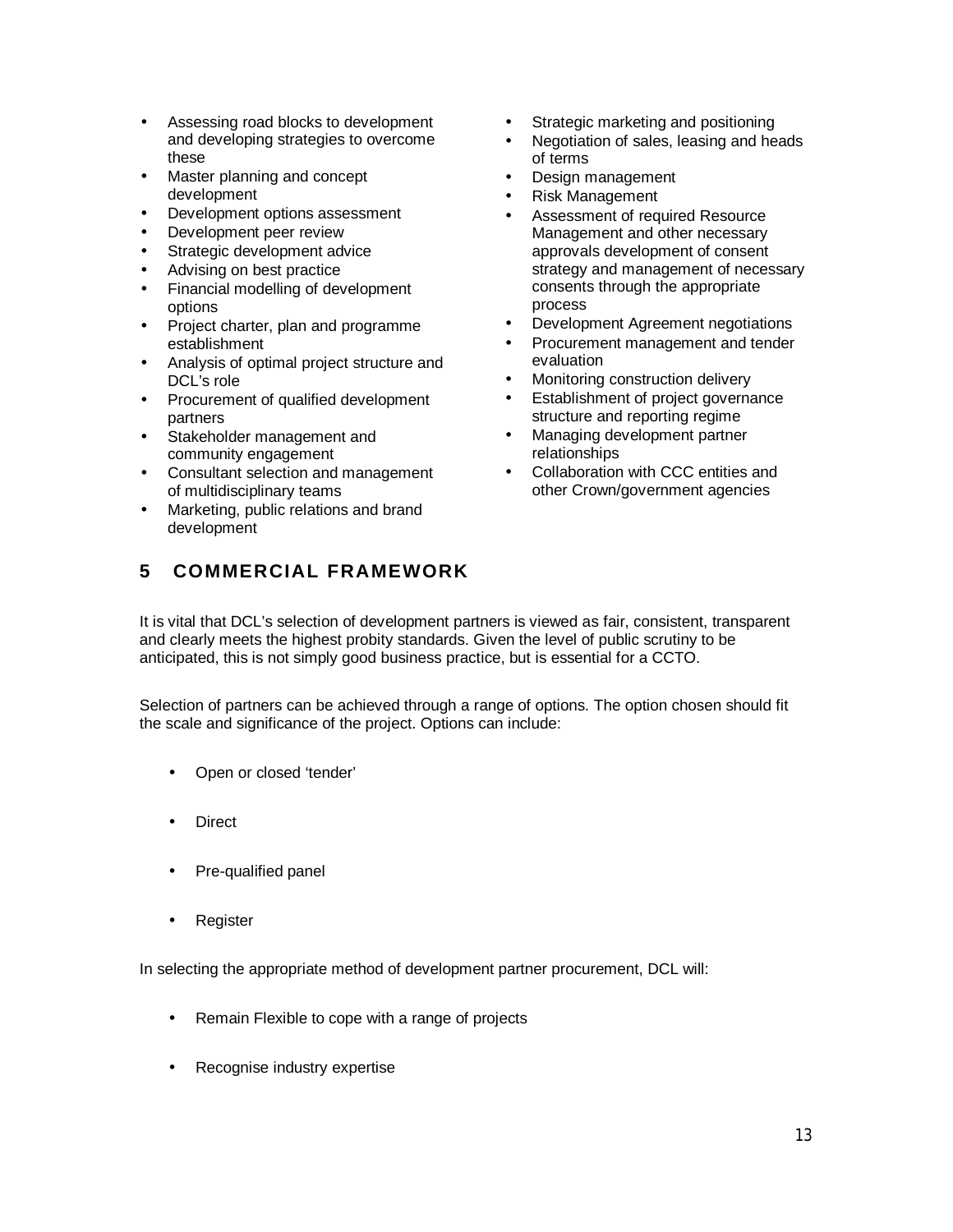- Be able to deal consistently with multiple unsolicited approaches
- Maintain credibility and develop goodwill in the development community
- Align options to development project categories
- Achieve value for money
- Employ fairness and consistency
- Only take into account relevant factors
- Determine the best approach to take by looking at primary value and desired outcomes

Public private partnerships, at a variety of scales, are now routinely accepted as a method of delivering projects. In Christchurch, examples of these already exist, such as the Christchurch Engine Centre; the city's civic building Te Hononga (a joint venture between Ngai Tahu and CCC); EPIC (built on CCC owned land); and from these to a micro level such as shown through Greening the Rubble. Australia has a well-developed set of Public Private Partnership guidelines and a number of flagship projects, for example the Royal Children's Hospital in Melbourne is a AUD\$946 million (June 2007 figures) project which was one of a tranche of Partnership Victoria projects.

Key to the success of DCL's ventures will be the selection, acceptance or procurement of appropriate development partners.

As previously set out, DCL works in a context which needs to be able to withstand rigorous scrutiny from a wide range of perspectives. In choosing to work with development partners, and in order to remain attractive to the broader development community and community as a whole, DCL must be cognisant of a range of issues which are broader than if it were working in a wholly commercial context.

To maintain its appeal to commercial partners, DCL must also be able to offer an environment where robust, fiscally prudent decision making is able to be consistently counted upon. Choosing development partners who are comfortable with performing in a way where stakeholder expectations around transparency are able to be met will go a long way to eliminating tensions between DCL's need for operational autonomy, its partners needs for commercial sensitivity, and its owners and shareholders need for appropriate and reasonable levels of public accountability.

With each opportunity, DCL will need to be clear about its role and that of its development partner/s, particularly where the participation of each begins and ends.

Types of procurement need to be appropriate for the scale and risk of a project so as to meet the probity expectations and procurement policies, without creating unnecessary barriers to participation. There are a range of methods of procurement which are fit for purpose to the scale of the project. These include: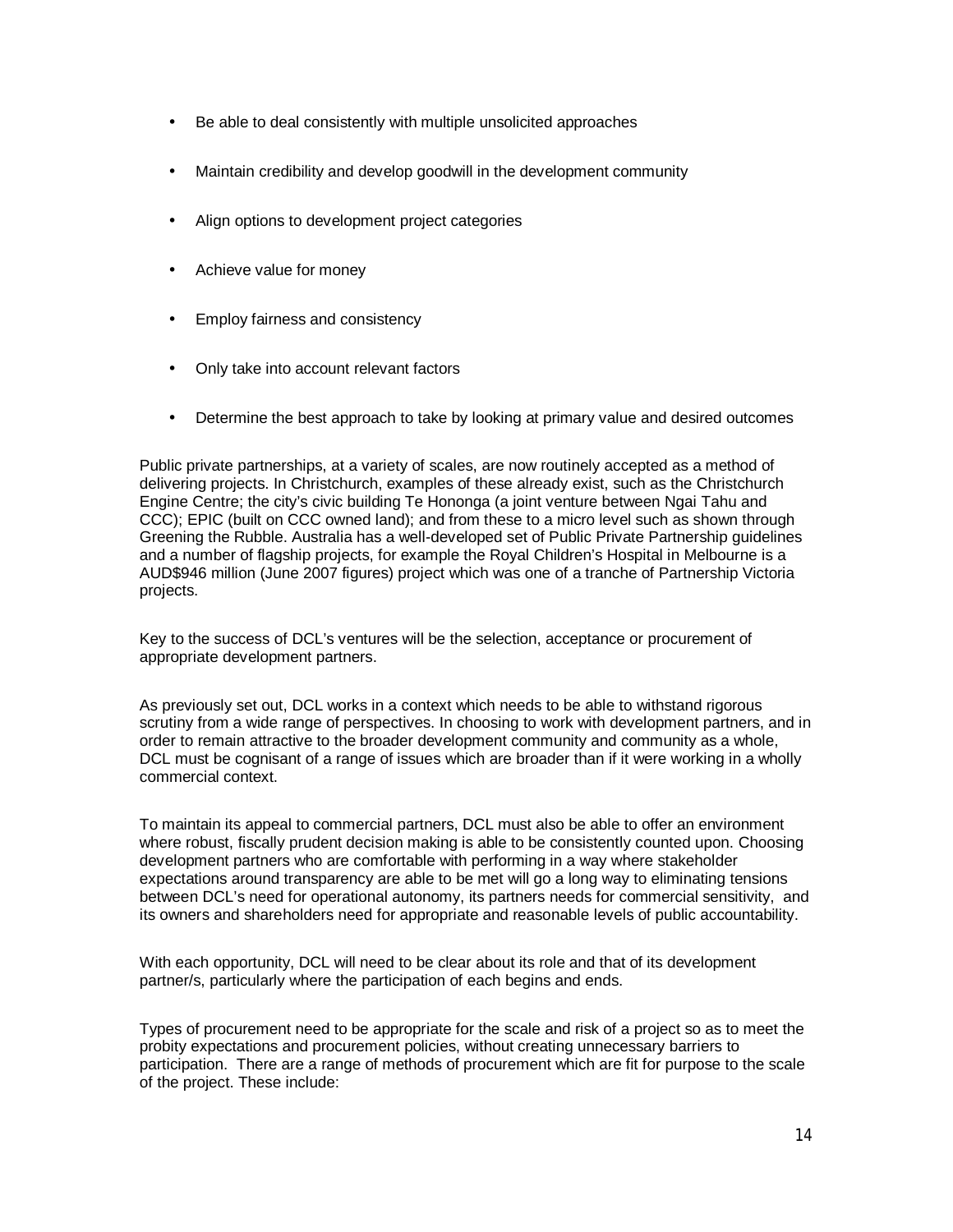- Direct approaches (suitable for very small or non-contestable projects, for example where there are unique specialist resources of a known quantity, or where there is a finite set of landowners who can partner in a project)
- Having a panel of pre-qualified suppliers/providers who may then be approached individually or as a restricted group
- . Public tendering

The nature of method selected is one which the Board of DCL will consider as part of development management sign-off.

Refer to Appendix Six for details outlining market engagement opportunities and purposes and approaches to securing development partners.

# <span id="page-15-0"></span>**6 FUNDING DCL AND LAND DEVELOPMENT**

#### <span id="page-15-1"></span>**Land Development Costs**

In order to extract maximum value out of the land parcels (with value being social, economic and commercial) pre-feasibility work will need to be undertaken early on. This work includes geo-tech assessments, cadastral surveys, demand analysis, pre-planning assessments, draft-consent assessments etc.

Completing these elements would add value to the sites and de-risk them from a third party's perspective. They would enable site specific information to be provided as part of the EOI process, reducing development risk, with an anticipated increase the number of potential respondents and their bid-price.

Without this the ability to fund these costs, they would need to be borne by potential development partners. This would likely reduce the number of interested parties and the value of bids. DCL can therefore be more successful by having access to funds to unlock value through the development process.

Four potential funding options have been identified for these early land development and New Brighton Land Purchase costs. These are:

- CCC funded: CCC borrows and provides funding to DCL. DCL repays when return is realised.
- CCHL funded: CCHL borrows and provides funding to DCL. DCL repays when return is realised.
- Bank funded: DCL borrows against equity in transferred land. Repays when return is realised.
- Private sector funded a "do nothing" option from a DCL perspective whereby the private sector funds these costs in the instance that they deem the risk/reward trade-off to be justified.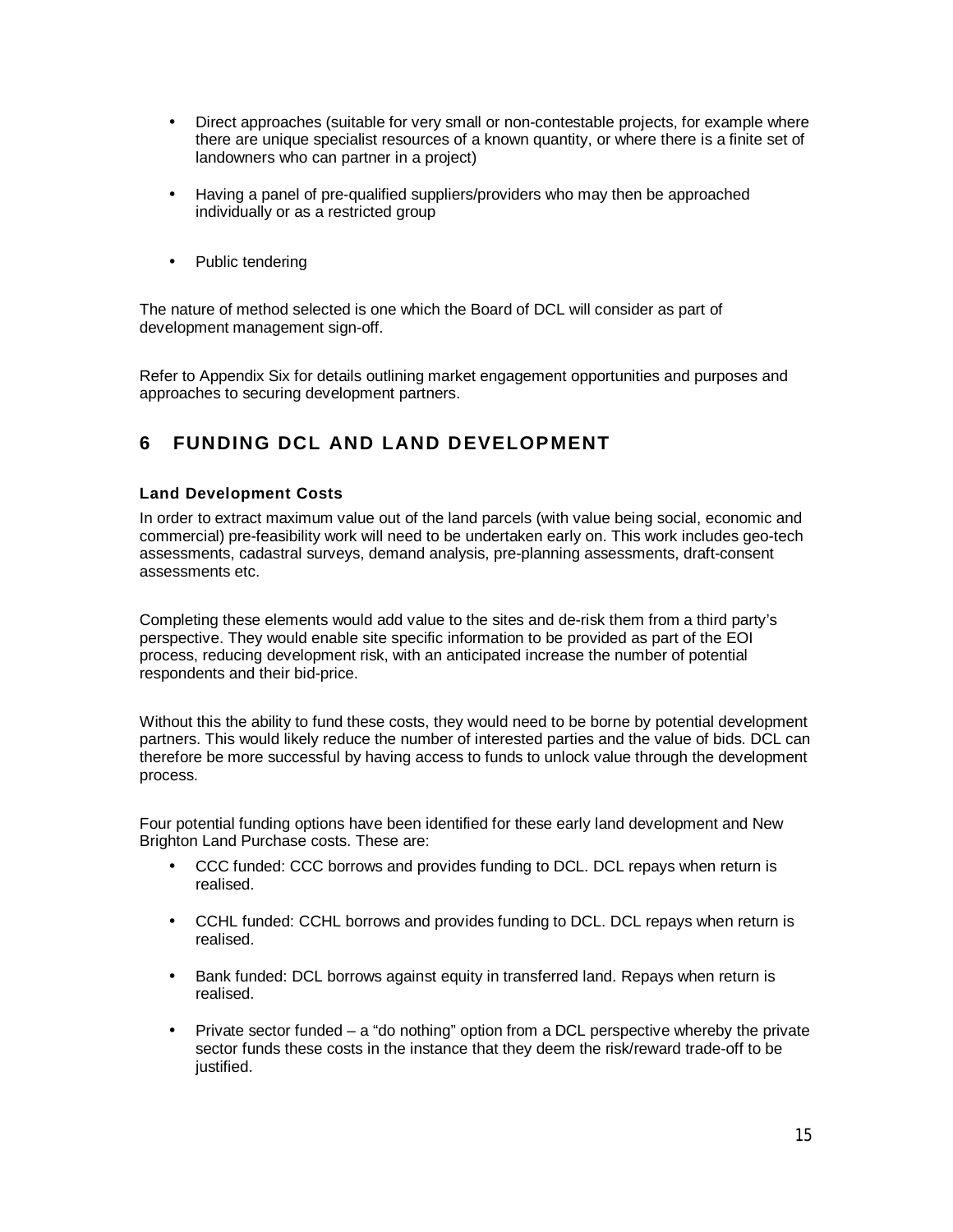# **Key Considerations**

Six key considerations have been identified that underpin an assessment of the relative benefits between each of the four funding options identified above. These are:

- **Mandate** do the Statements of Intent of CCHL and DCL enable funding/borrowing of these natures?
- **Tax** what are the implications on CCC, CCHL and DCL from a tax perspective? a.
- Financial covenants what are the impacts on CCC, CCHL, DCL financial covenants and ratios from the banks, the LGFA and ratings agencies?
- **Complexity/timeliness** how complex is the establishment of a line of credit? How long will it take to establish? What is the cost of establishment?
- **Cost of funds** what is the cost of capital and other associated lending costs?
- **Cleanliness** are pre-existing relationships blurred or are there precedents for such lending?

Based on the options assessment in the matrix above, it is recommended that a line of credit from CCHL is explored as a preference. This option has the relative merits of:

- not impacting on CCC's LGFA and S&P ratios [subject to confirmation above]
- being tax neutral to all parties [subject to confirmation above]
- being relatively straight forward from a transaction perspective
- capitalising on CCHL's low cost of borrowing
- keeping the funding relationship with CCC 'clean' with them only providing operating and grant funding.

# **Proposed Process**

Subject to DCL Board endorsement it is proposed that a proposal is put to the CCHL Board for their consideration. This will include a projection of when the drawdowns may occur in order to assist their financial management.

Following CCHL Board approval, CCHL and DCL's CFOs will work together to arrange the facility as well as loan schedules and other associated documentation.

When DCL management have either a land development project (with a budget for early land development costs) or a proposed land purchase approval to draw-down this value is sought from the DCL Board. Once approval has been granted, the CCHL Chair will be notified and DCL/CCHL management will work together to arrange the draw down. Quarterly reports to CCHL will include detail on the progress and risks of projects associated with drawn down funds.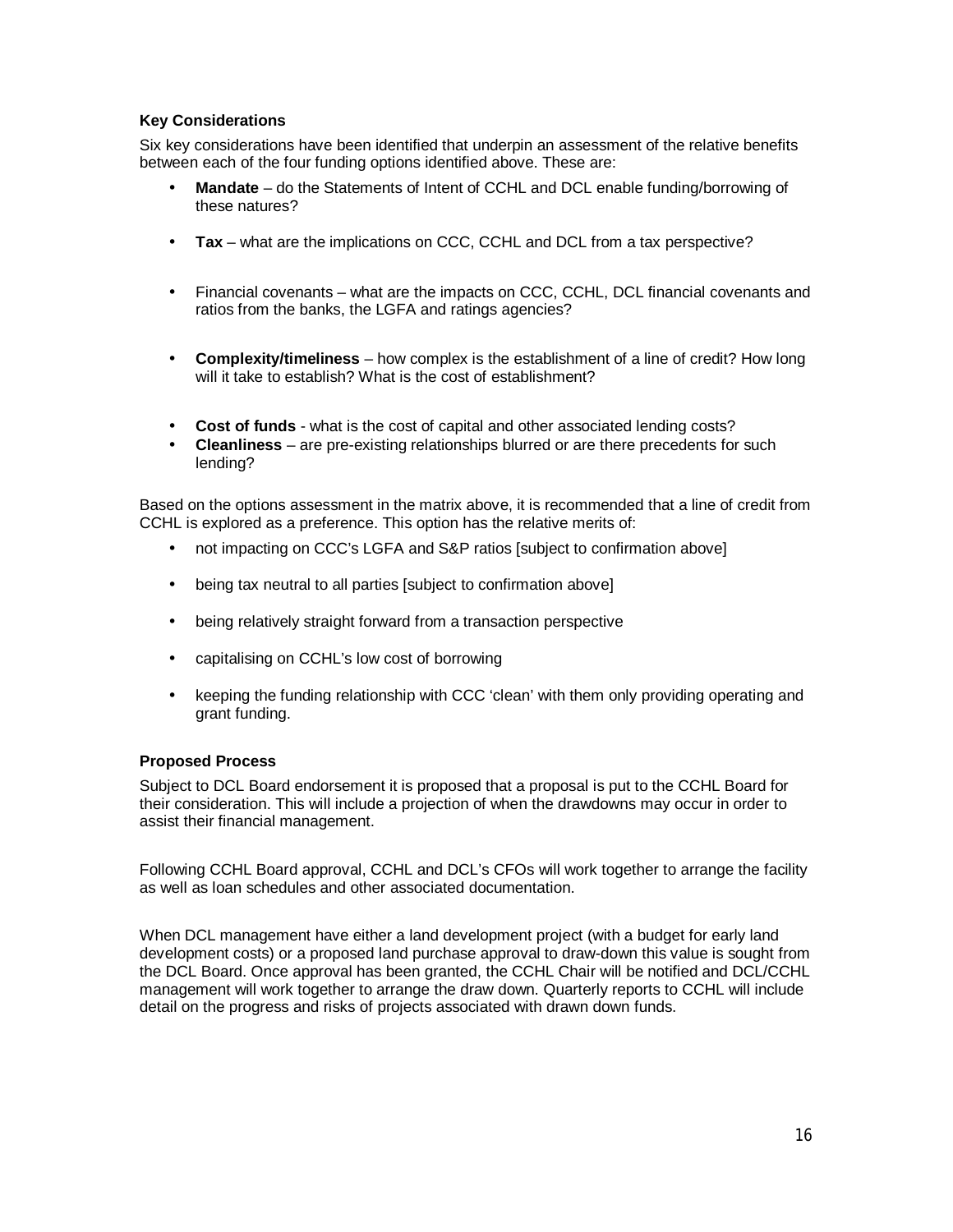# **APPENDICES**:

- 1 LAND DEVELOPMENT STRATEGIC FRAMEWORK
- 1A PHASE ONE PROSPECT
- 1B PHASE TWO DUE DILIGENCE AND PRIORITISATION
- 1C PHASE THREE BUSINESS CASE
- 1D PHASE FOUR IMPLEMENTATION
- 1E PHASE FIVE MONITORING
- 1F PUBLICLY OWNED LAND CONSIDERATIONS
- 2 DEVELOPMENT CATEGORIES
- 3 EVALUATION METHODOLOGY & CRITERIA
- 4 QUADRUPLE BOTTOM LINE ASSESSMENT AND TRAFFIC LIGHT REPORT
- 5 PRELIMINARY PROJECT REPORT
- 6 MARKET/PARTNER ENGAGEMENT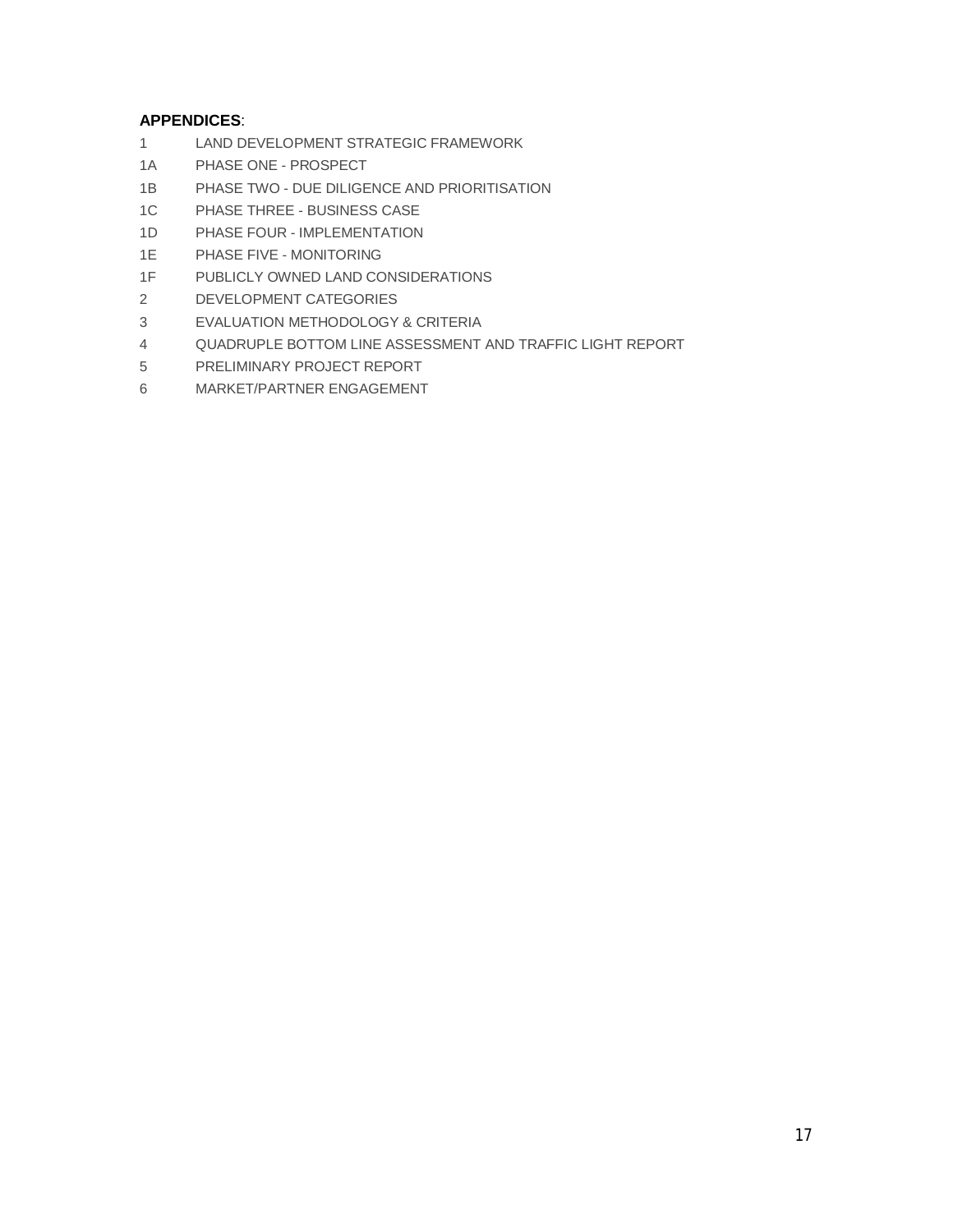# **APPENDIX 1 – LAND DEVELOPMENT STRATEGIC FRAMEWORK**

Each development opportunity is evaluated using a linear process, with stop/go points at the end of each assessment phase. This method applies to both development opportunities initiated by DCL and those presented to DCL, as well as to selection of development partners.

The following diagram illustrates the internal evaluation, decision making and implementation pathways followed by an opportunity.



Separate flowcharts set out the opportunity evaluation process, roles and responsibilities, and identify reporting points relative to land ownership. These may change as the MoU with CCC is confirmed. The following flowcharts have been separately drafted in order to provide an indicative pathway, these may change on a case by case basis depending on the nature of the development. The following flow charts have been developed:

- Council owned land. t.
- Crown/other government agency owned land.
- Privately owned land.

*The project phases are outlined below in Appendix 1a-1f.*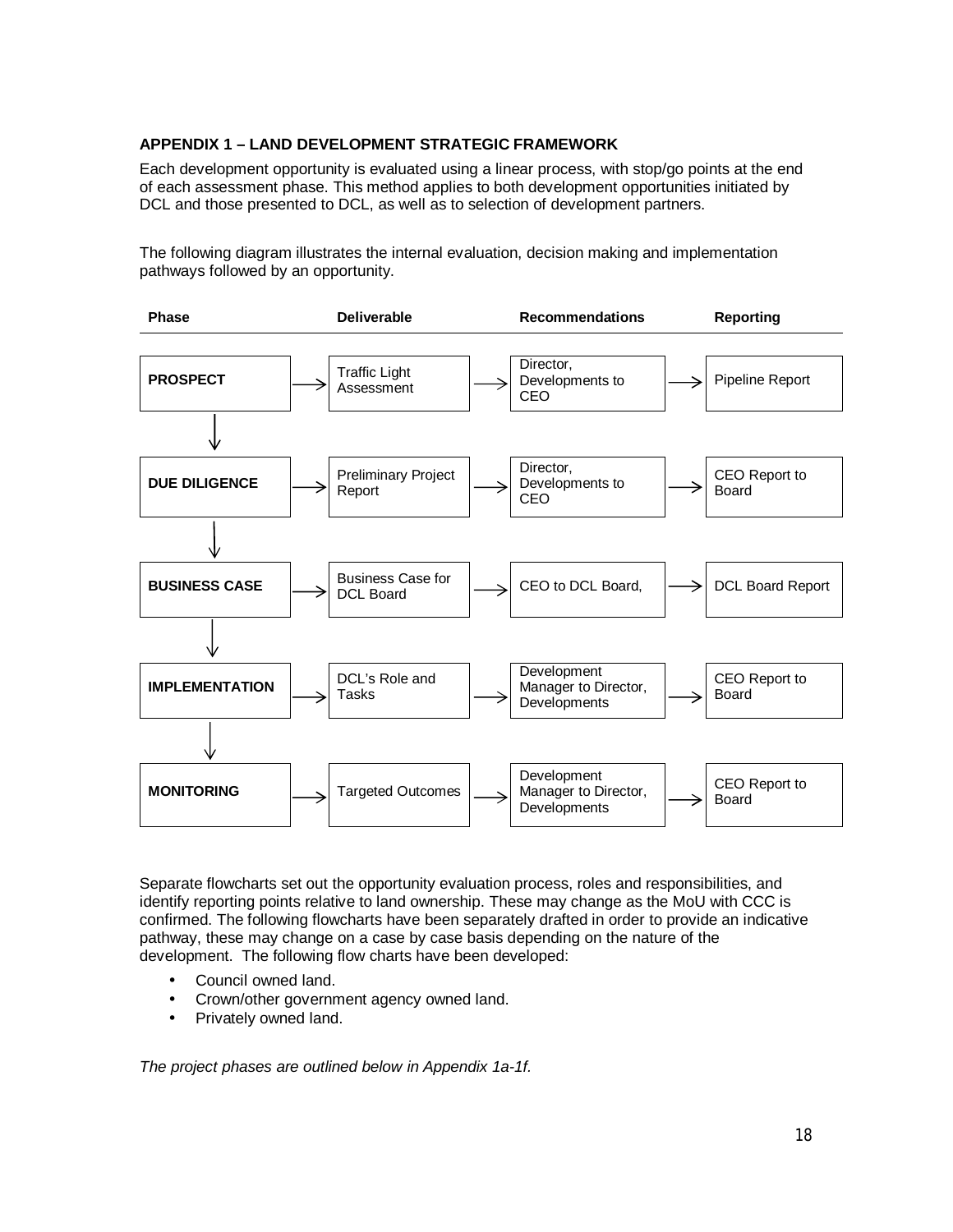# **APPENDIX 1A: PHASE ONE - PROSPECT**

As CCHL and CCC's open door to regeneration opportunities, DCL anticipates that it will encounter a number of prospective partners and projects (described here as the "opportunity") through both a proactive and reactive position. Prior to detailed evaluation of an opportunity an initial discussion will endeavour to identify points of mutual interest and highlight issues that need to be discussed through the processes to follow.

This will help to clarify the nature and specifics of the opportunity which will expedite the next phase.

A high level record of engagement with prospects will be maintained on a confidential register to be used for DCL business tracking purposes only.

A high level evaluation of the opportunity against DCL's return on investment (quadruple bottom line), likely complexities/barriers (criteria) and risks will be undertaken by DCL. In addition to these matters DCL will review the opportunity against the following key considerations:

- What are the possible development options?
- Is there a reasonable and realistic chance of the opportunity being supported/funded or consented?
- Is the opportunity likely to yield value (from a quadruple bottom line perspective) that is sufficient to make it worthy of further investigation?
- Can DCL afford to undertake the opportunity?
- Does the opportunity meet DCL's objectives?
- Does the opportunity meet known community needs?
- Does the development opportunity promoter have the relevant experience?
- Does the development opportunity promoter have a strong track record in delivering development projects?
- What are the opportunity's potential risks/rewards?
- Are there any "roadblocks/fishhooks" that may affect the project's timetable or achievability eg. ease of transfer of ownership of publically owned land to DCL, ability for DCL to change the use of publically owned land with or without formal consultation?
- Who needs to be consulted?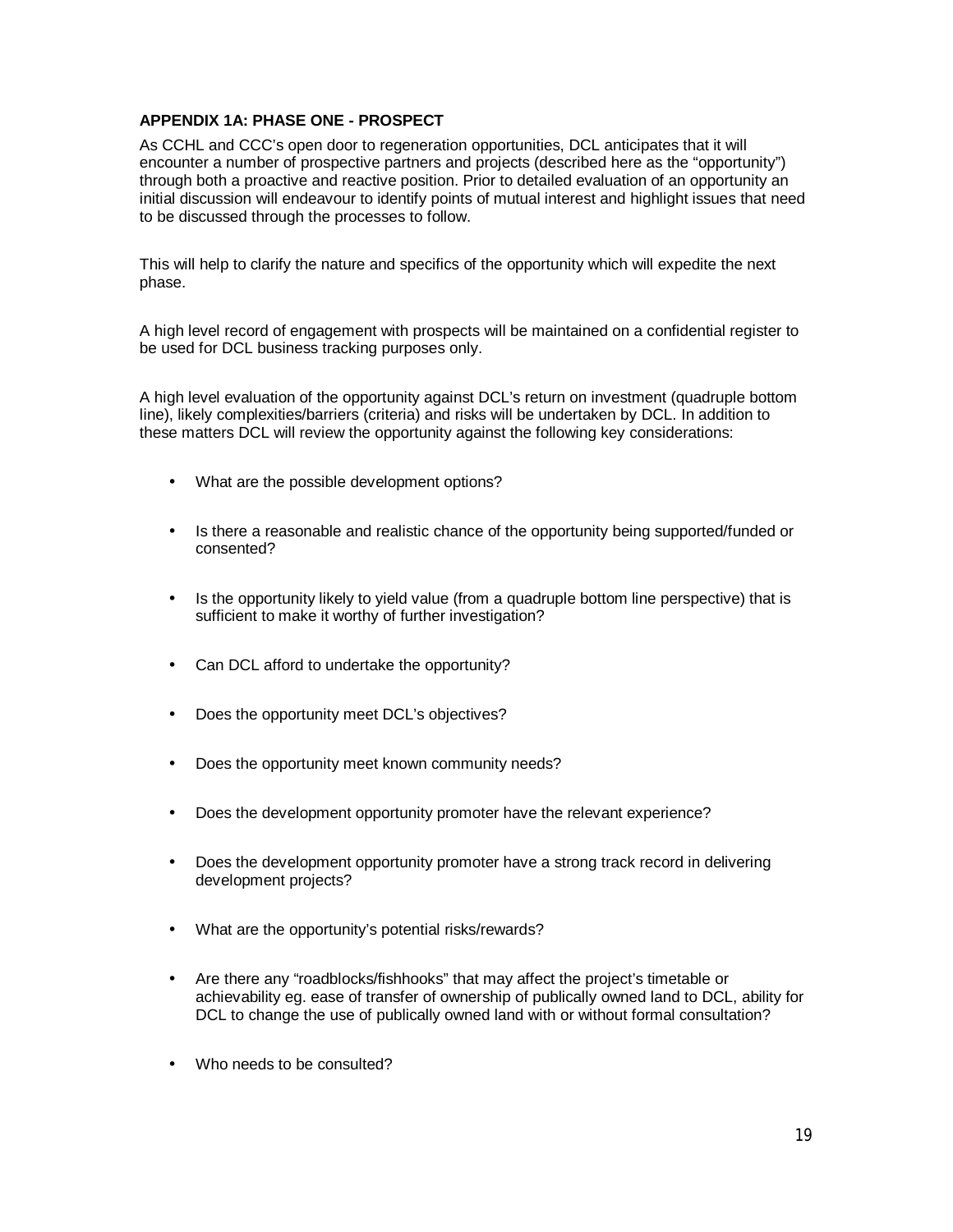In DCL's assessment of opportunities associated with council owned land, during this phase, it should be asking itself some fundamental questions from the CCC's perspective to determine sensitivities and timing/sequencing of key tasks e.g. socialising opportunity with key stakeholders such as, CCC asset owners, CCC business units, community boards. Questions include:

- Does CCC have all the information necessary to make a decision?
- Is CCC clear about the scenario (transaction) that is proposed?
- Could there be competing council uses for the site?
- $\cdot$  Is the proposed use of the site (opportunity) consistent with a higher order document which has been consulted with the community?
- Are there legislative opportunities or requirements that would affect CCC's ability to complete this transaction?
- Are there financial barriers that would affect CCC's ability to complete this transaction?
- Are there outstanding, current or pending CCC/board resolutions or governance discussions that would impact CCC's decision?
- What is the nature of the community consultation process that would be required before this transaction could be completed and has that been undertaken?
- Have all appropriate stakeholders been involved in this transaction?
- What are our key risks/vulnerabilities for this proposal and how are we mitigating? Who is assuming responsibility for these risks? Will we be appropriately rewarded for these risks?
- How are efforts being harmonized, synchronised and/or rationalised across other projects – be they CCC, Community or Privately lead?

The outcome of the initial evaluation will be a 'traffic light' report that ground-truths key considerations pertinent to the opportunity and providing an element of comfort to DCL that there is a plausible opportunity for its involvement, in some form.

It is suggested that this phase of the opportunity evaluation is undertaken by a DCL Development Manager. With a recommendation from DCL's Director, Developments to its CEO to proceed (or not) with the opportunity to the next phase.

No key stakeholder consultation or engagement would routinely be undertaken during this phase, although this will depend on the nature of the opportunity. For example, highly sensitive, risky, or contentious opportunities are likely to be handled differently from those at the other end of the risk spectrum and high level analysis of likely consultation requirements be may be appropriate.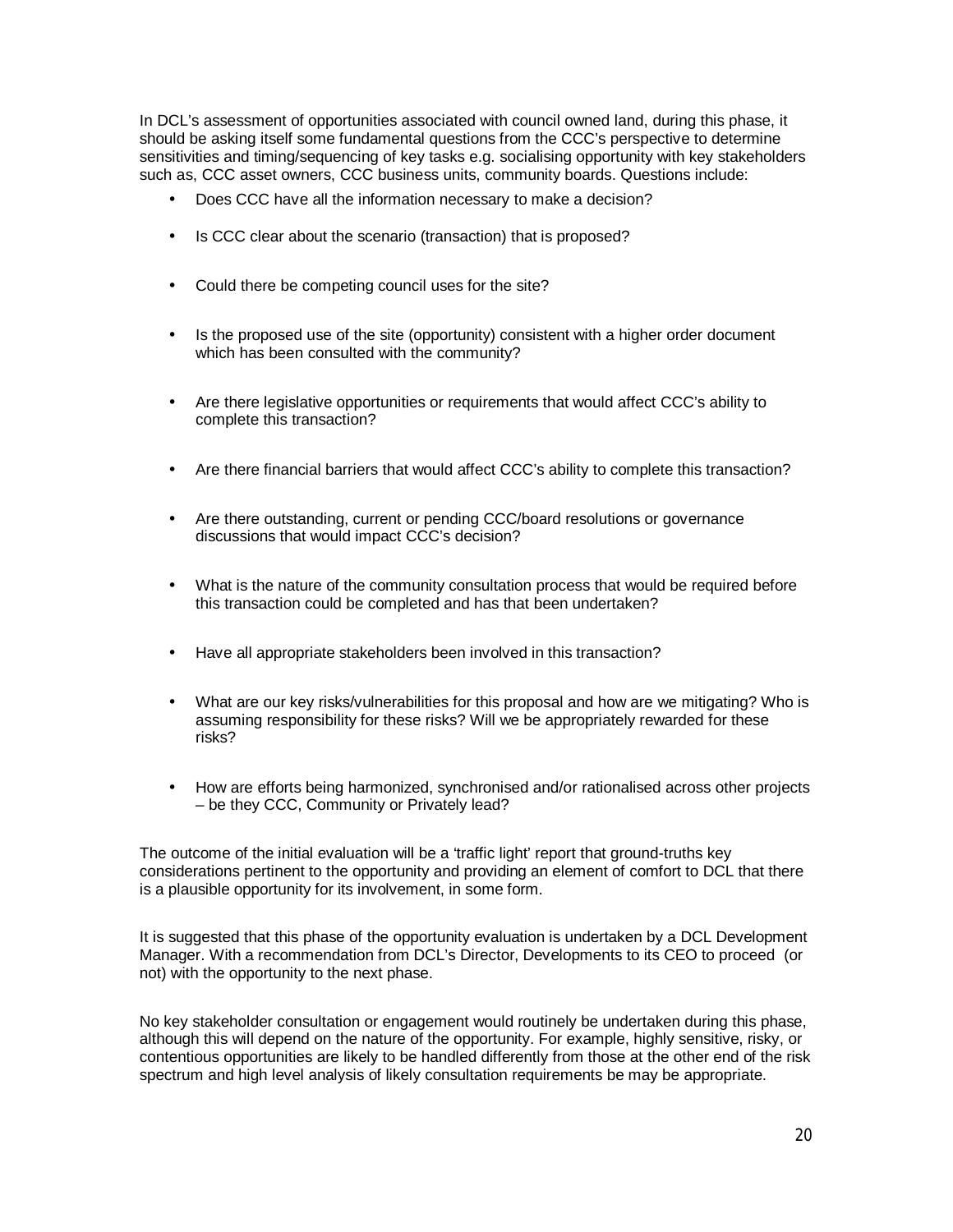Projects are visible through a pipeline report to the DCL Board.

An assessment of costs to complete the following Phase will be undertaken by DCL during completion of the traffic light assessment.

# **APPENDIX 1B: PHASE TWO - DUE DILIGENCE AND PRIORITISATION**

The outcome of this phase is a high-level analysis of the opportunity that will enable ranking of it against others to establish priorities and to determine if the opportunity is worthy of (or at a level that requires) full detailed assessment and presentation to DCL's Board. During this phase the opportunity would be recorded in Board reports within DCL in particular from the Chief Executive Officer (CEO) and the DCL Board of Directors.

If the opportunity is property related, the matters to be investigated and assessed are likely to include:

- Land Status Review title status, transferability and likely ownership transfer timeframes. To gain an understanding of governing legislation and any contingent liabilities and. To consider any statutory requirements including but not limited to Conservation Act 1987, Ngai Tahu Claims Settlement Act 1998, Public Works Act 1981, Reserves Act 1977 and Heritage New Zealand requirements. Tasks may include but are not limited to:
	- o Investigation of titles and encumbrances,
		- § Review the current computer freehold register; investigate location and type of easements, plot easements on a plan with summary.
		- § Review encumbrances and summarise intent, and impact on ease of transfer, ownership and development potential.
	- o Consideration of statutory requirements affecting transfer of ownership to or from DCL, [5](#page-21-0)
		- § Investigation of acquisition history to understand the circumstances and chronology of the acquisition.
		- § Determine current status for the land.
		- § Determine whether land is held for Public Work, Reserve, or other.
		- § Confirm the appropriate legislation to process the disposal under.
		- § Reconciling overlapping/conflicting legislation.
		- Application of current case law surrounding disposal of land.
- Site Information Desktop review of technical information which is publicly available or held by the property owner to gain a preliminary understanding of geo-environmental conditions and existing infrastructure. Matters for review are likely to include but are not limited to:
	- o Geotechnical and Flooding,
	- o Land Contamination,
	- o Ecological,
	- o Traffic and Transportation,
	- o Infrastructure (storm water, wastewater infrastructure and water supply/fire fighting capacity, and availability of power, communications and gas),
	- o Topography and Aspect.

<span id="page-21-0"></span> $^5$  With regard to publicly owned land, it is noted that statutory requirements and responsibilities sit with the disposing authority.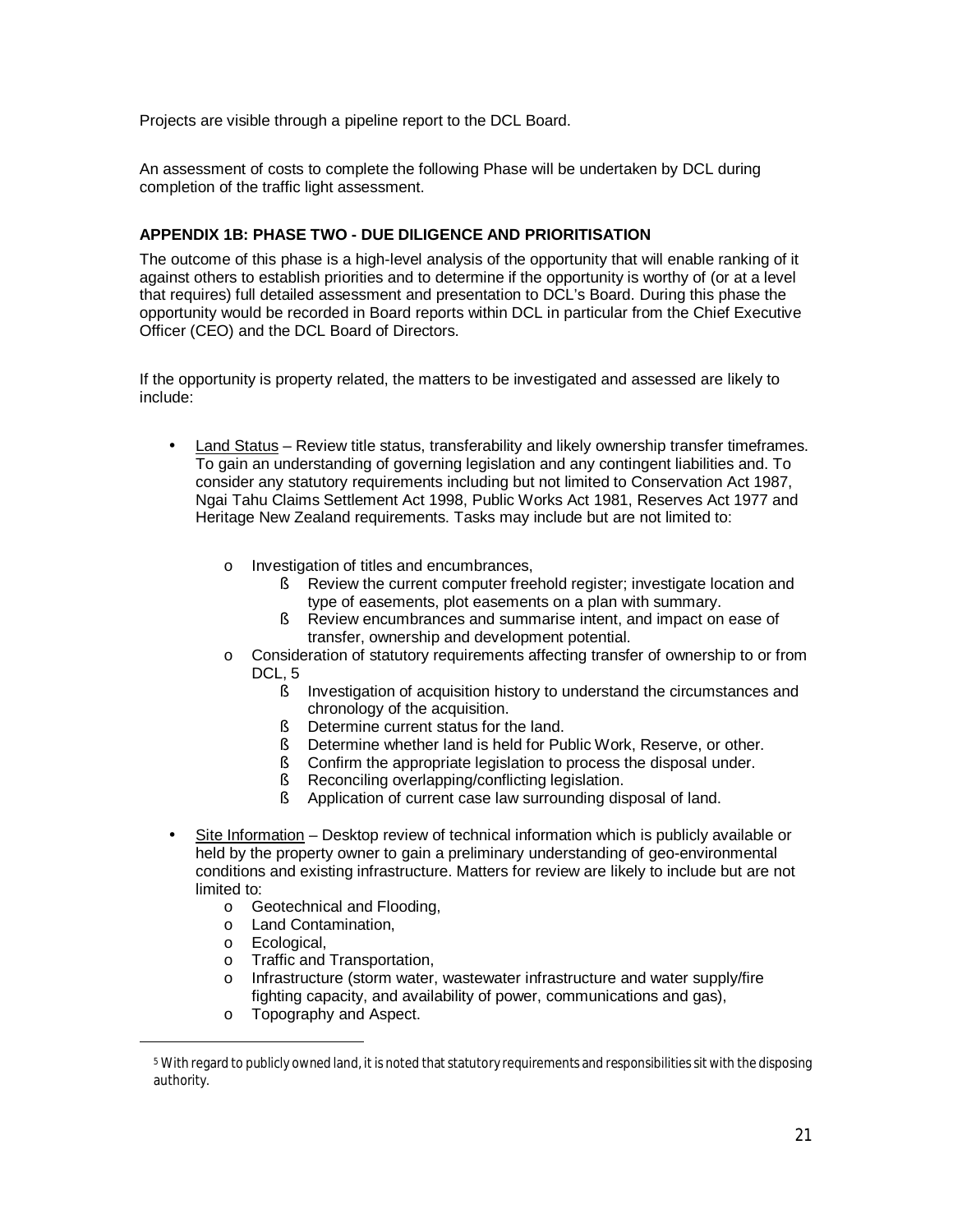- Resource Management Consider zoning and implications and development of base case and preliminary options from an RMA/planning perspective including district and regional council issues; also preliminary high level planning advice for options,
- Planning Horizon Estimate of the overall development timeframe and key milestones.
- Social and Cultural Outcomes will the proposal add any value/come at any cost to meeting the city's identified social and cultural outcomes?
- Viability (feasibility) Test scoping suitable options and obtaining all the necessary data such as, bulk and location assessments, cost estimates, values, preliminary key stakeholder feedback, market soundings and comparisons of options against industry expectations,
- Cost/Benefit Analysis,
- Consultation and Engagement Plan,
- Development Category what is the type of opportunity being presented/assessed (refer to Appendix Three for outline of possible development structures), and
- Development Structure –DCL's role in the development and commercial parameters for developer participation (refer to Appendix Four for outline of possible development structures).

If the opportunity is partner related, the matters to be investigated and assessed are likely to include:

- § Partner's expectations of DCL are the partners expectations proposed fair and reasonable?
- § Offer is the proposed offer fair and reasonable and typical of the market?
- § Risks what financial and/or reputational risks may apply to DCL/CCHL/CCC?
- § Partner Capability and Capacity Does the opportunity promotor have the relevant capability and capacity to successfully complete the proposal?

On completion of the due diligence all current opportunities in this phase will be evaluated against each other using a weighted attribute method against a quadruple bottom line framework to determine shortlisted opportunities to be recommended to progress to preparation of a business case.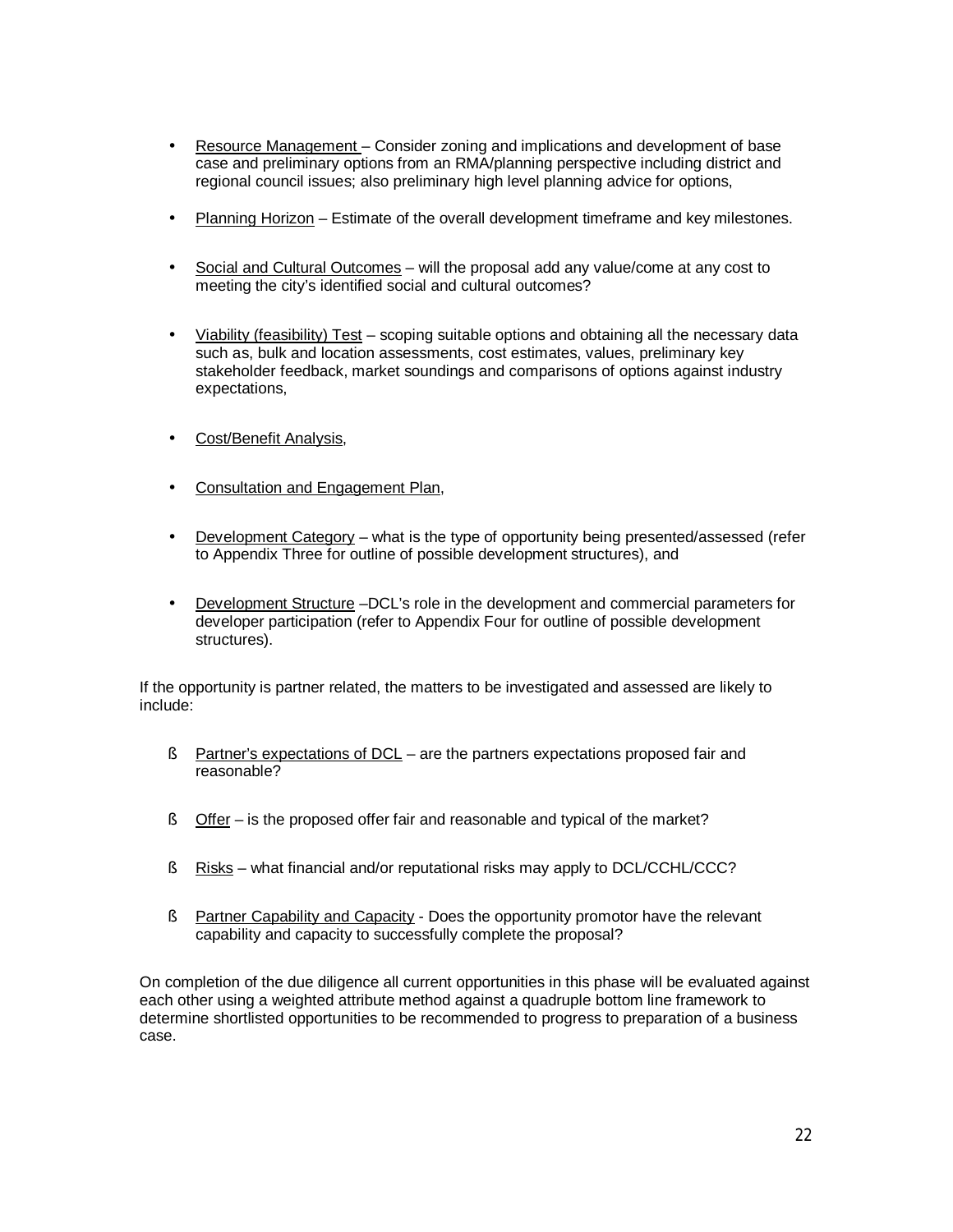Evaluation will be undertaken on a monthly or as required basis and the evaluation panel would include DCL's Director, Development, a DCL Development Manager and relevant independent industry expert/s.

The outcome of the evaluation will be a 'Preliminary Project Report' (refer to Appendix 8) prepared by a Development Manager to DCL's Director, Development. The report will outline the likely costs of further investigations, and provide recommendations and actions to DCL's CEO seeking approval to progress the opportunity to full detailed business case or take another approach. This could include taking the opportunity no further or recommending that DCL pass it to a third party or if council owned land, providing strategic advice.

DCL's holistic quadruple bottom line approach to opportunities has the potential to create tensions at times with the solely commercial drivers of private development partners, or the solely non-commercial drivers of community partners. This requirement for a broader view of potential opportunities needs to be clearly spelt out to prospective participants throughout the process.

An assessment of costs to complete the following Phase will be undertaken by DCL during the due diligence assessment.

# **APPENDIX 1C: PHASE THREE - BUSINESS CASE**

Upon authorisation by the CEO, a business case consistent with DCL's values will be developed and presented to DCL's Board of Directors for their decision, building on the information gathered in Phase three. It will be the decision of the Board to formally initiate, partner with and/or promote an opportunity.

If the opportunity is property related, the business case is likely to include consideration of:

- Development Outline,
	- o Defining the development scope including masterplan and concept designs
	- o Confirming that the development is in an area of interest for regeneration
- Development Feasibility Study,
	- o Resource Management approval(s) framework and approval strategy
	- o Detailed financial analysis of the development setting the cost performance baseline
- Development roles and responsibilities, ä,
	- o Through what structure the development will be delivered
	- o Memorandum of Agreement between DCL and development partner(s)
- DCL support, ä,
	- o what is the recommended nature and level of support from the DCL Board and its shareholder
- Consultation and engagement with other stakeholders,
	- o Identification of parties who may have a view on this proposal
	- $\circ$  Consideration of a series of mechanisms to enable the sharing of community views.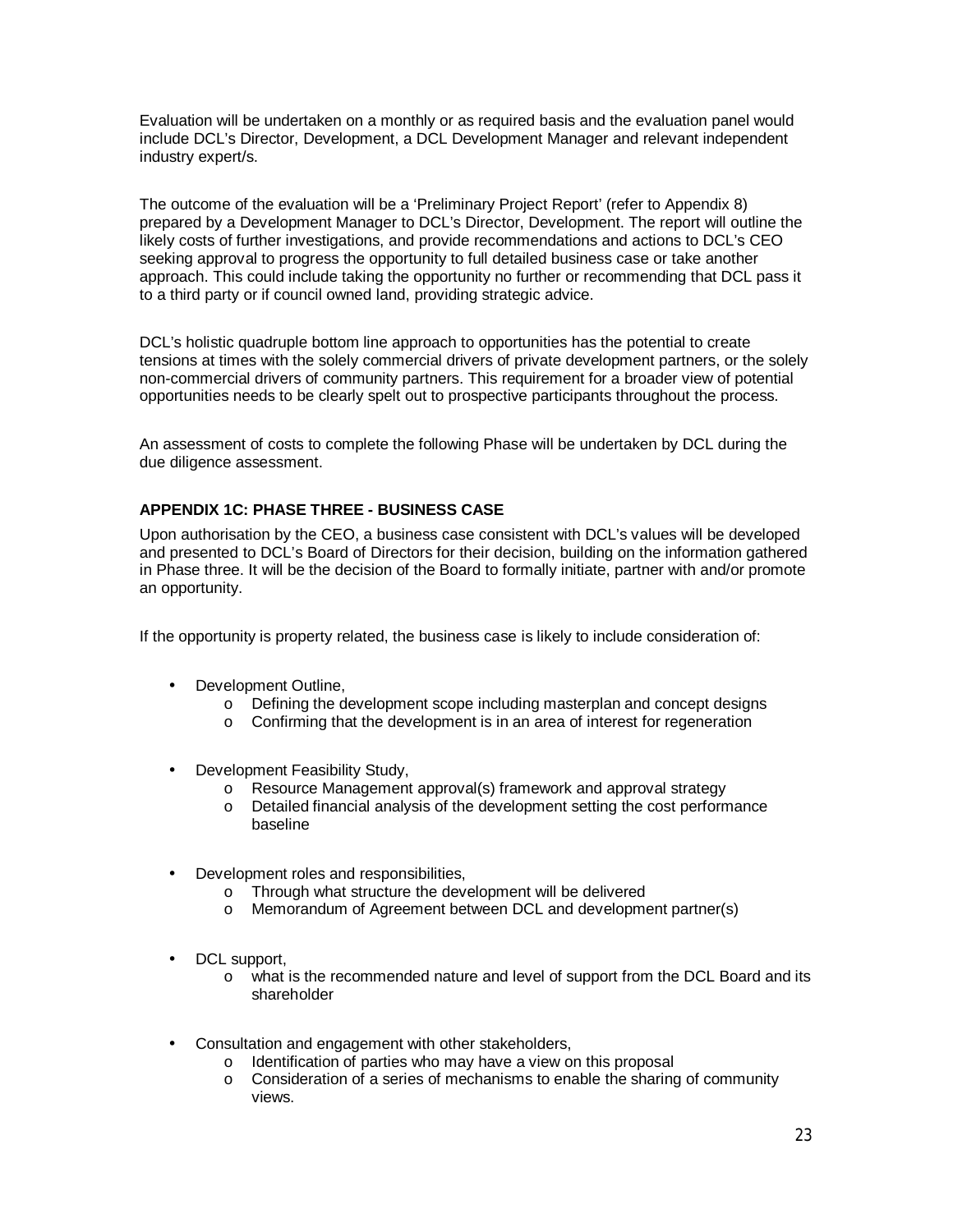The business case will contain both a full "commercial in confidence" report and a report suitable to be released for public purposes, each or both with the relevant recommendations and actions.

If the opportunity is partner related, the business case will include research on previous activities undertaken by the prospective partner and any other information that may be pertinent to the objectives of DCL.

During this phase the opportunity would be recorded in DCL Board reports and in accordance with the provisions of its SoI to its shareholder.

Any project recommended to the DCL Board for progress will be accompanied by a business case. The objectives of that are to present, in a concise and clear manner, a very well tested and defined opportunity, with clear expectation around the scope and nature of DCL's involvement. The business case will be for DCL Board to sign off and approve to implement the opportunity, as appropriate depending on its content, context and stakeholders.

The business case will be a written report, including;

- Background, t,
- Category (as defined in appendix 3),
- Objectives/benefits/outcomes,
- Scope/development strategy (what is it and what is DCL's role),
- Preferred development option,
- Programme,
- Consultation plan and/or feedback.
- Estimated costs, end value and what is DCL's investment (capital, resources, capability, etc),
- Risks,
- Actions, and
- Recommendations.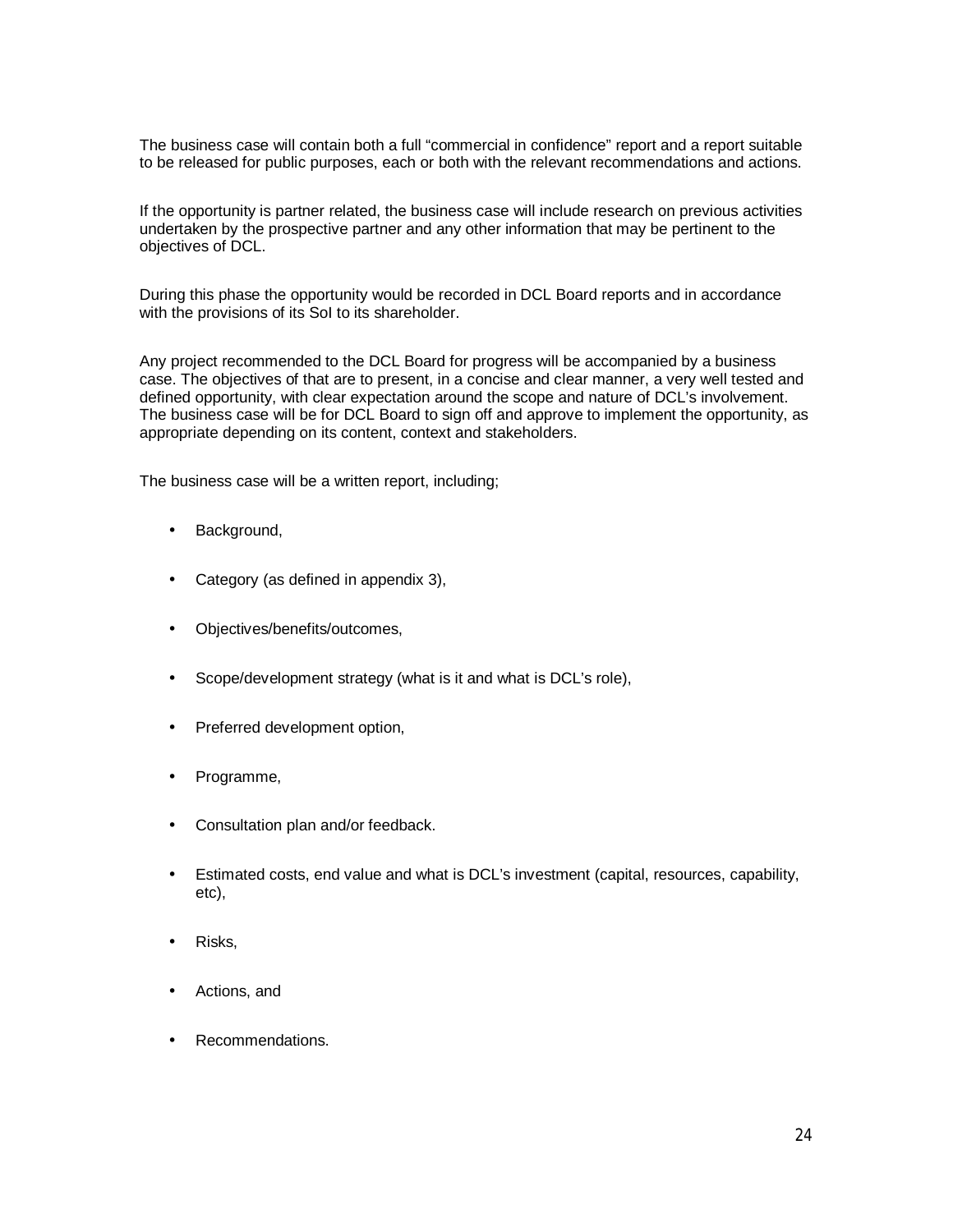# **APPENDIX 1D: PHASE FOUR - IMPLEMENTATION**

The nature of DCL's involvement in this phase will be determined throughout the earlier phases of the evaluation. Typically it will include some or all of active participation, passive participation, representation on a governance or management group, but may include other activity as appropriate depending on the nature and scale of the project or partner. Higher level consenting, land aggregation, acquisition and disposal are tasks that could be expected to occur at this phase as well as a number of other partnership activities.

### **APPENDIX 1E: PHASE FIVE - MONITORING**

In this phase the opportunity would be reported to the Board of DCL on a six monthly basis or as required, and to its shareholder through its SoI or as required.

This phase, if property related, includes project delivery and handover.

The monitoring phase is critical to the long term success not just of the opportunity but to DCL itself. Lessons learned from opportunities will be able to be adapted and applied to new projects. The details of monitoring arrangements are to be developed through the next phase of development of this suite of documents.

#### **APPENDIX 1F: PUBLICLY OWNED LAND CONSIDERATIONS**

Where the opportunity is associated with Council, Crown/other government agency owned land an additional phase will be added to the process outlined above.

Disposal or transfer of council owned land to DCL will require a report to the council outlining the opportunity, significance policy, statutory obligation, DCL Board recommendations and CCC resolutions.

The land status will have a significant influence on the disposal of Crown/other government agency owned land to DCL. Disposal may be required to follow statutory obligations including those under the PWA. The Greater Christchurch Regeneration Act 2016 (GCRA) also has specific considerations relating to the disposal of land.

It would be prudent for DCL to investigate:

- Ability to obtain Acquiring Authority status to enable a more efficient and effective transfer of Crown owned land and pertinent sections of the PWA.
- Ability to utilise provisions of the GCRA available to the proponents listed in section 29 i.e. CCC.

# **APPENDIX 2 – DEVELOPMENT CATEGORIES**

Developments fall into a number of different categories, which are currently being described as:

 Catalyst – projects that are planned and designed to cause a corresponding and complementary development reaction on surrounding properties. They are projects of sufficient magnitude to stimulate redevelopment of underdeveloped properties or major rehabilitation of underutilized buildings. The measure of return on investment can include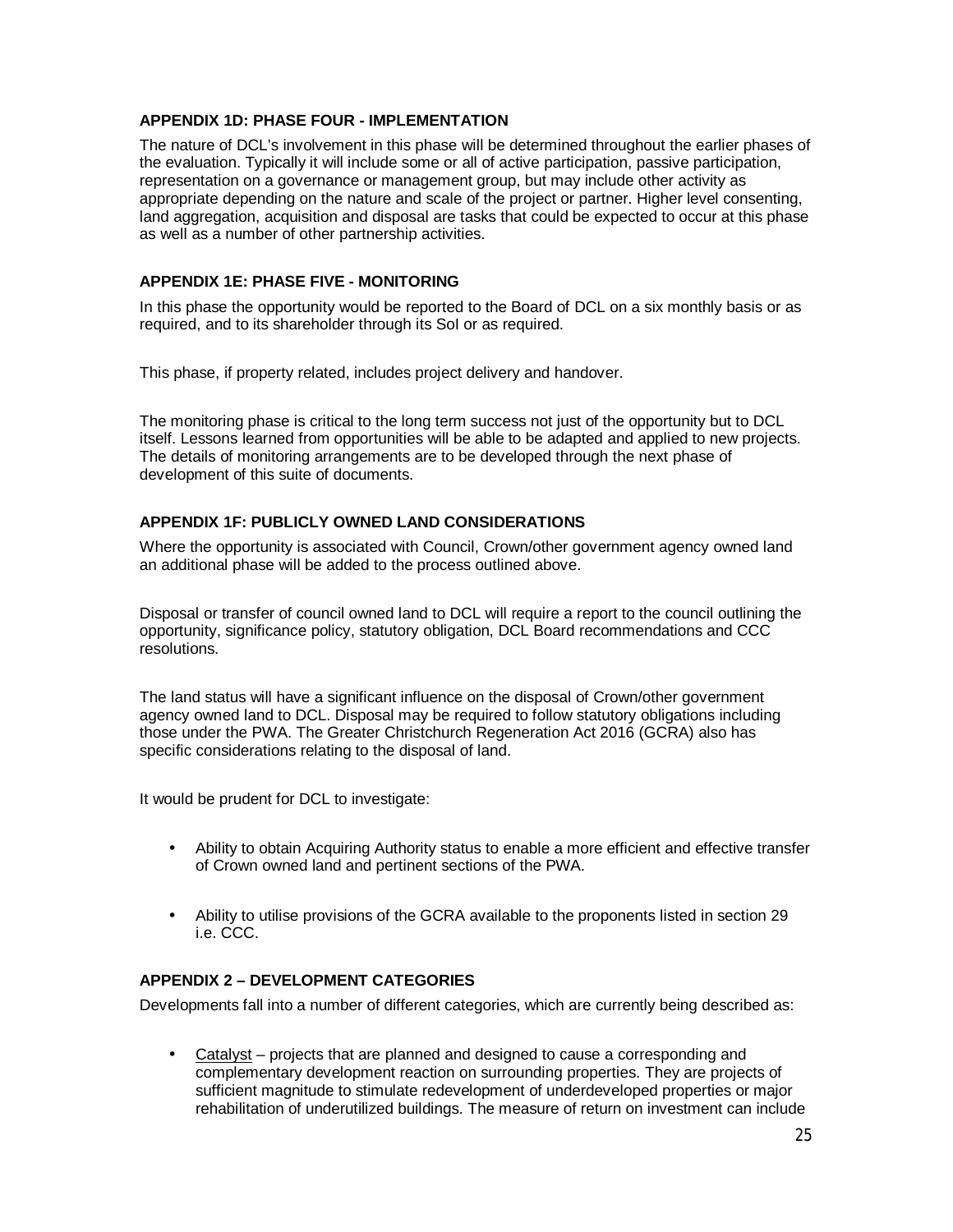jobs creation, increase in land value, improved transportation and access, and new housing units.

- Place-shaping provides DCL with an opportunity to use its influence, powers, creativity and abilities to create attractive, prosperous and safe communities, places where people want to live, work and do business. The development will affect the character of a place and therefore this is a process that needs to be managed.
- Strategic to optimise development opportunities (in terms of mix, quality, return or scale) where there is a risk the market alone will not.
- Unlocking unlocking development potential by removing barriers to development such as, land assembly, title amalgamation, infrastructure investment, etc.
- Demonstration lead the market through projects to initiate the market, challenge common thinking and promote alternative methodology.

As DCL matures, the categories will be socialised with stakeholders and refined. The purpose of having a clear classification system is to:

- Assist with prioritisation and resource allocation.
- Assist with bespoke development plans.
- Ensure the quadruple bottom line assessment accurately reflects the nature of the development.
- Promote clarity around the nature of the work which DCL does, to ensure that choices which are made are understood by wider stakeholder groups.

# **APPENDIX 3 – EVALUATION METHODOLOGY & CRITERIA**

The evaluation methodology and criteria are designed to ensure that capital and resources are spent on opportunities which add material value from a quadruple bottom line perspective. In ensuring that appropriate projects are selected in a transparent manner, with methodical evaluation of potential development partners, industry confidence will be systematically built and maintained.

The project risks/returns/barriers/complexities will each be assessed and using a 'traffic light' approach of red/orange/green as set out in Appendix 4, the overall project profile will be determined.

In a separate but parallel process, development partners will be assessed against:

 Project Organisation – the make-up of the promotor/the development company including existing or proposed investors and/or shareholders, its capabilities and capacity, and its development intention i.e. develop to sell or develop to hold, etc.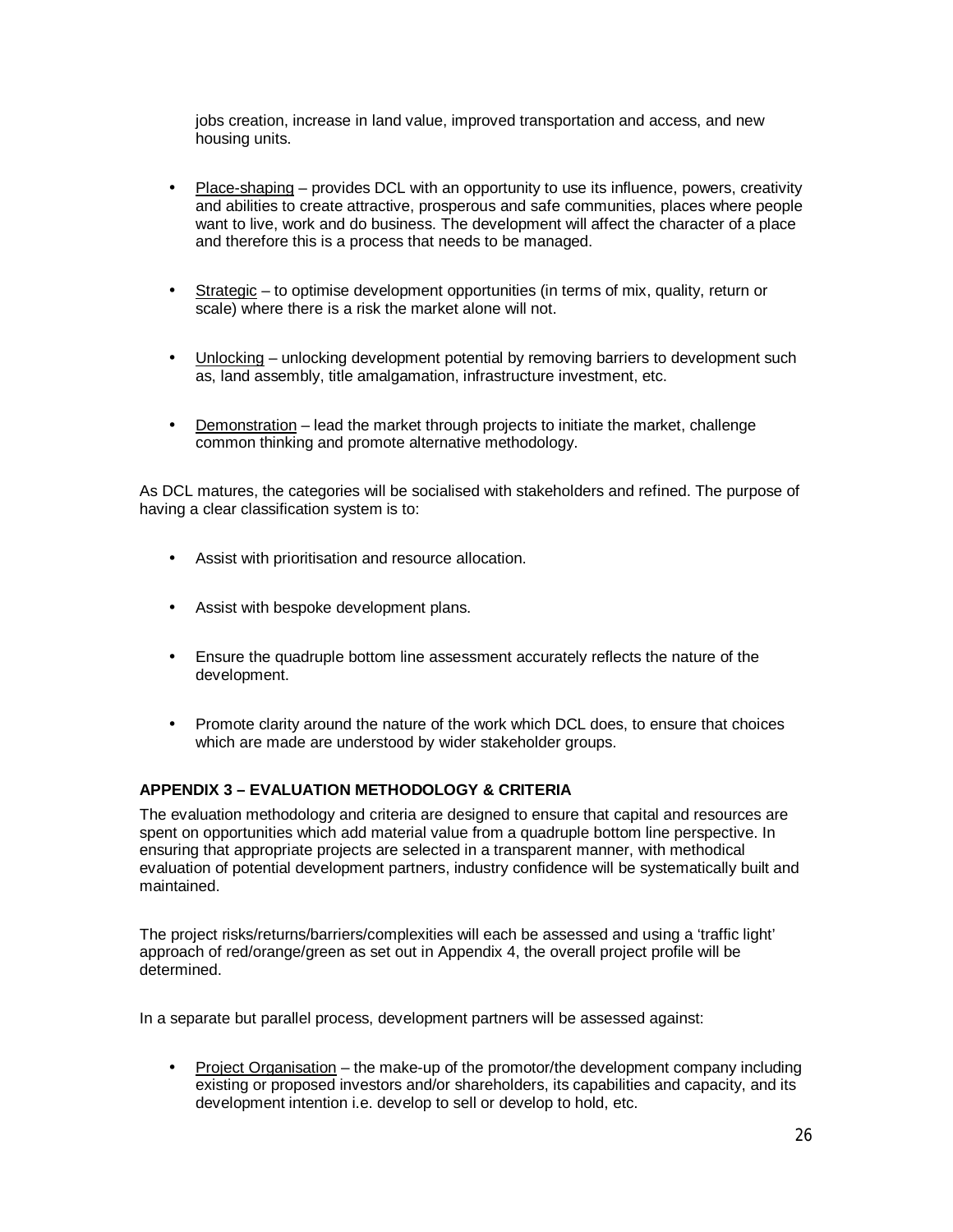- Proposal what form of development is being proposed? What feasibility work has the promotor completed to date?
- Relevant Experience examples of comparable development projects led and/or ä, completed by the Promotor in the last ten years, nationally and internationally,
- Track Record record in leading the delivery of large scale multi-faceted projects in the last ten years, nationally and internationally, and
- $\cdot$  Financial Viability the availability of financial resources required to deliver the development.

A weighted attribute evaluation of the development partner will lead to a raw score which will be expressed as a percentage.

The following example evaluation process would apply:

Each of the attributes of proposal, relevant experience, track record and financial viability, are measured against the 10 point scoring scale. A raw score from the scoring scale is then derived, after which each score is then multiplied by the weighting percentage

| 10<br>9<br>8        | <b>EXCELLENT</b>                         | Exceeds or clearly exceeds requirements without further<br>clarification, alteration or negotiation |
|---------------------|------------------------------------------|-----------------------------------------------------------------------------------------------------|
| 6<br>5              | <b>ACCEPTABLE</b>                        | Meets requirement 'as is' or with very minor clarification<br>or alteration                         |
| $\overline{4}$<br>3 | <b>MINOR ISSUES / GAPS</b>               | Does not meet currently meet requirement but deemed<br>addressable                                  |
| 2<br>1              | <b>MAJOR ISSUES / GAPS</b>               | Does not meet requirement and is deemed difficult or<br>impossible to address                       |
| 0                   | <b>NO INFORMATION</b><br><b>PROVIDED</b> | No information provided or does not address requirement                                             |

| Attribute                  | Raw Score | Weighting e.g. | Raw Score x Weighting |
|----------------------------|-----------|----------------|-----------------------|
| Proposal                   |           | 15%            |                       |
| <b>Relevant Experience</b> |           | 30%            |                       |
| <b>Track Record</b>        |           | 25%            |                       |
| <b>Financial Viability</b> |           | 30%            |                       |

The weighted attributes are then added and able to be compared.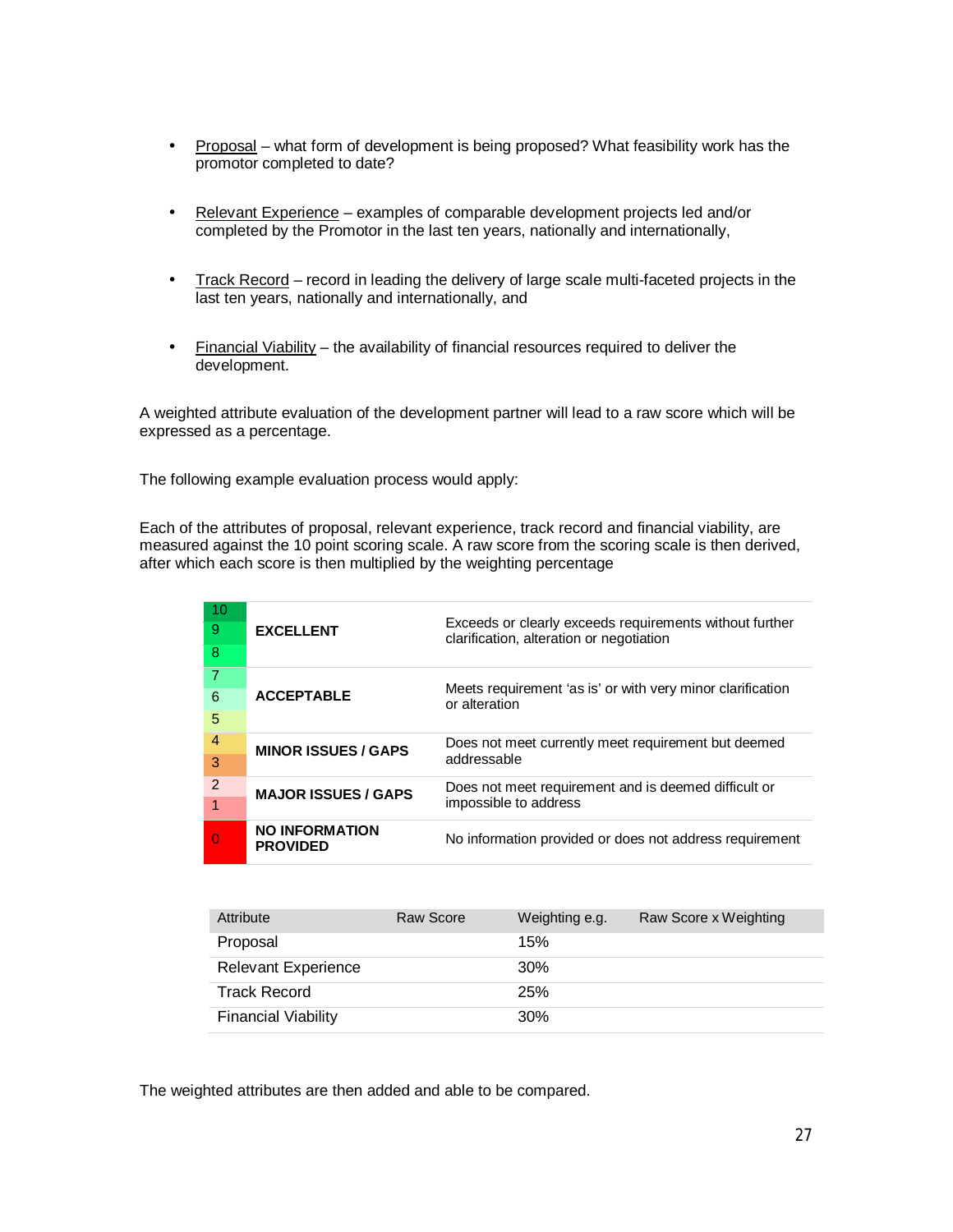# **APPENDIX 4 – QUADRUPLE BOTTOM LINE ASSESSMENT AND TRAFFIC LIGHT REPORT**

The success of a DCL project will be evaluated using a quadruple bottom line system, looking at commercial/financial, social, environmental and cultural outcomes. As projects are assessed initially, a tick/yes or cross/no assessment will indicate whether there are positive, negative or neutral outcomes anticipated in each of those areas.

Risk evaluation of complexities, barriers and risks is done using a 'traffic light' method, of red/orange/green, where red is a significant problem, orange is an issue needing to be addressed or better understood, and green is no issue identified.

This method is intended to give a swift, visual message about the relative risks and potential returns each proposal may contain. Projects which are flagged with a red light are not necessarily non-starters, but may indicate a level of complexity which needs further work, and depending on the potential return may be a sensible medium to long-term project.

The objective of this analysis is to ground truth the opportunity and test against quadruple bottom returns, complexities/barriers and risks. It is a simple spreadsheet exercise based on the Development Manager's and consultants' experience and development knowledge, insight into the regulatory environment and publically available property information.

At the end of the assessments, an initial summary of the opportunity, actions and recommendations is made.

# **APPENDIX 5 – PRELIMINARY PROJECT REPORT**

Following on from the assessments as set out in Appendices Six and Seven, a preliminary project report is drafted by the Development Manager. The objective is to summarise findings of the high level due diligence and make recommendations to the Director, Development. This is turn will enable effective and efficient decision making as to whether an opportunity is worthy of progressing to further assessment and socialising of opportunity to DCL Board, CCHL, CCC and other stakeholders.

Depending on the nature and scale of the proposal, this written report would contain commentary on:

- . Background,
- Category (as defined in Appendix Three),
- Objectives/benefits/outcomes,
- Plausible development options,
- Scope/development strategy (what is it and what is DCL's likely role),
- Programme,